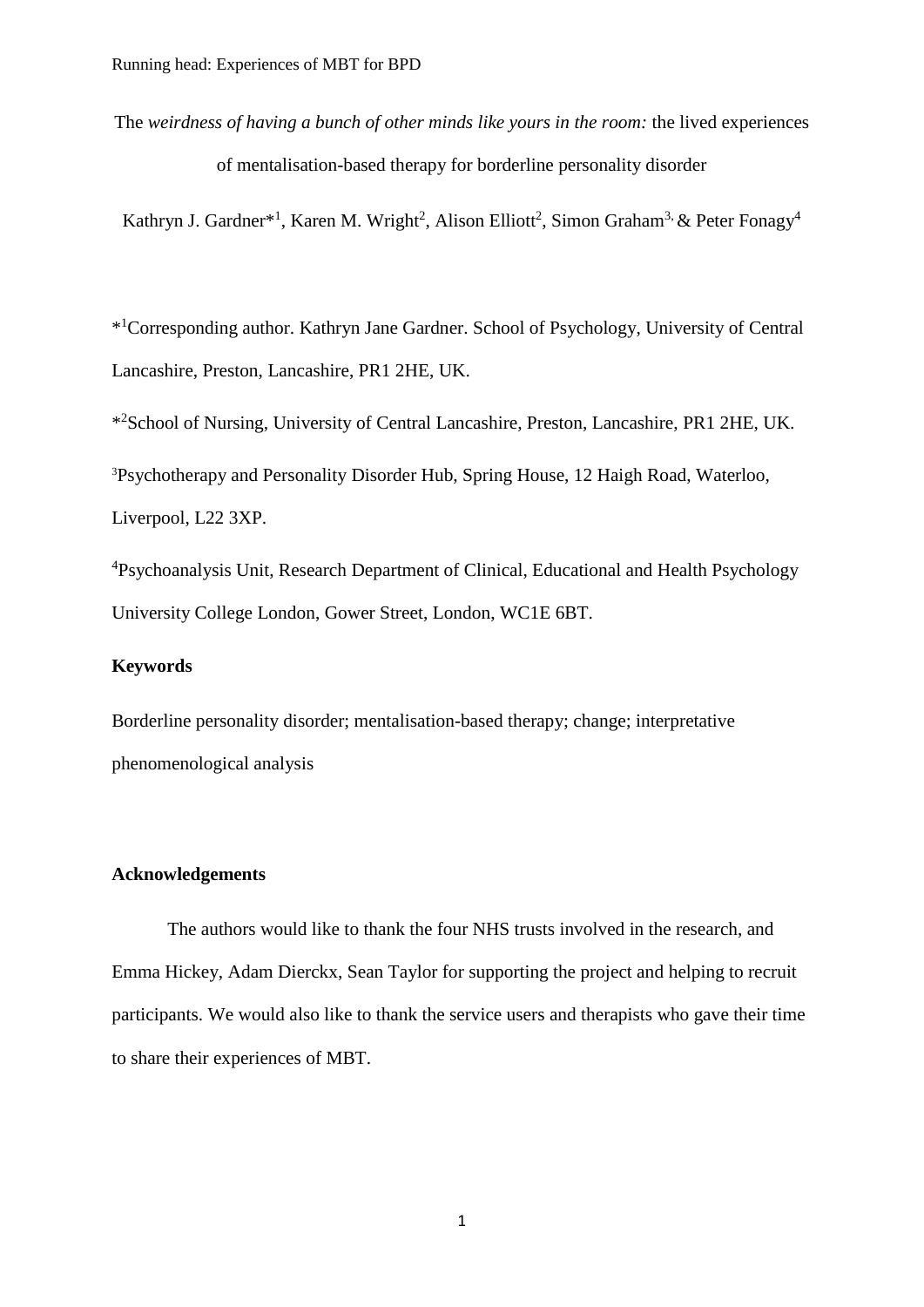### **Abstract**

**Objectives**: Studies of lived experiences are important for improving treatment effectiveness, but most studies of mentalisation-based therapy (MBT) are quantitative. This qualitative study aimed to better understand service users' lived experiences of MBT, including their experiences of change.

**Design:** This is a qualitative study that used one-to-one semi-structured interviews. **Method**: Semi-structured interviews were conducted with eight MBT service users recruited via four NHS trusts. Interviews were analysed using interpretative phenomenological analysis  $(IPA).$ 

**Results**: Three superordinate themes were identified: *being borderline, being in the group,* and *being on a journey*. 'Experiences of diagnosis' and 'the group' are salient topics in the lived experiences of service users' during the MBT journey, as is the nature/type of 'change' which can create symptom reduction albeit alongside a negative felt experience.

**Conclusion**: Our research aligns with current thought regarding the complexity and challenges of treating BPD via psychotherapy and adds a further dimension, that of experiencing MBT and changes during therapy. The participants' experiences of BPD, and of experiencing MBT are discussed.

### **Practitioner Points**

We recommend the following:

- 1. therapists are observant of how each client gives meaning to their experience of diagnosis, the group, and change, particularly since the experience of recovery is not all positive.
- 2. service users' emerging *and* ongoing construction of their experience of diagnosis is closely monitored and additional appropriate strategies implemented where necessary.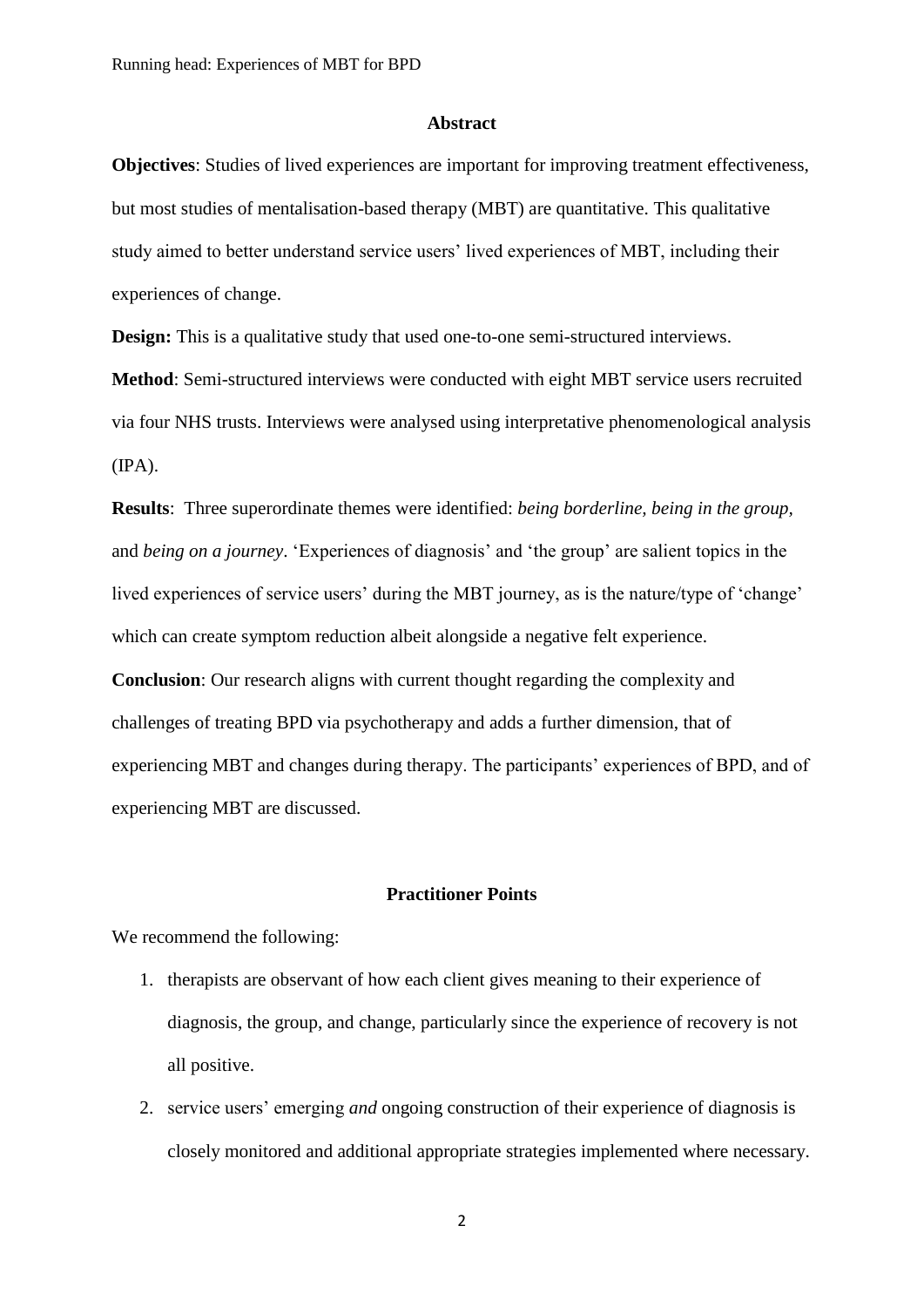- 3. the impact of joining MBT, especially the group, becomes a process for formal regular review.
- 4. therapists undertake an in-depth exploration of service users' felt experiences to capture less quantifiable dimensions of change.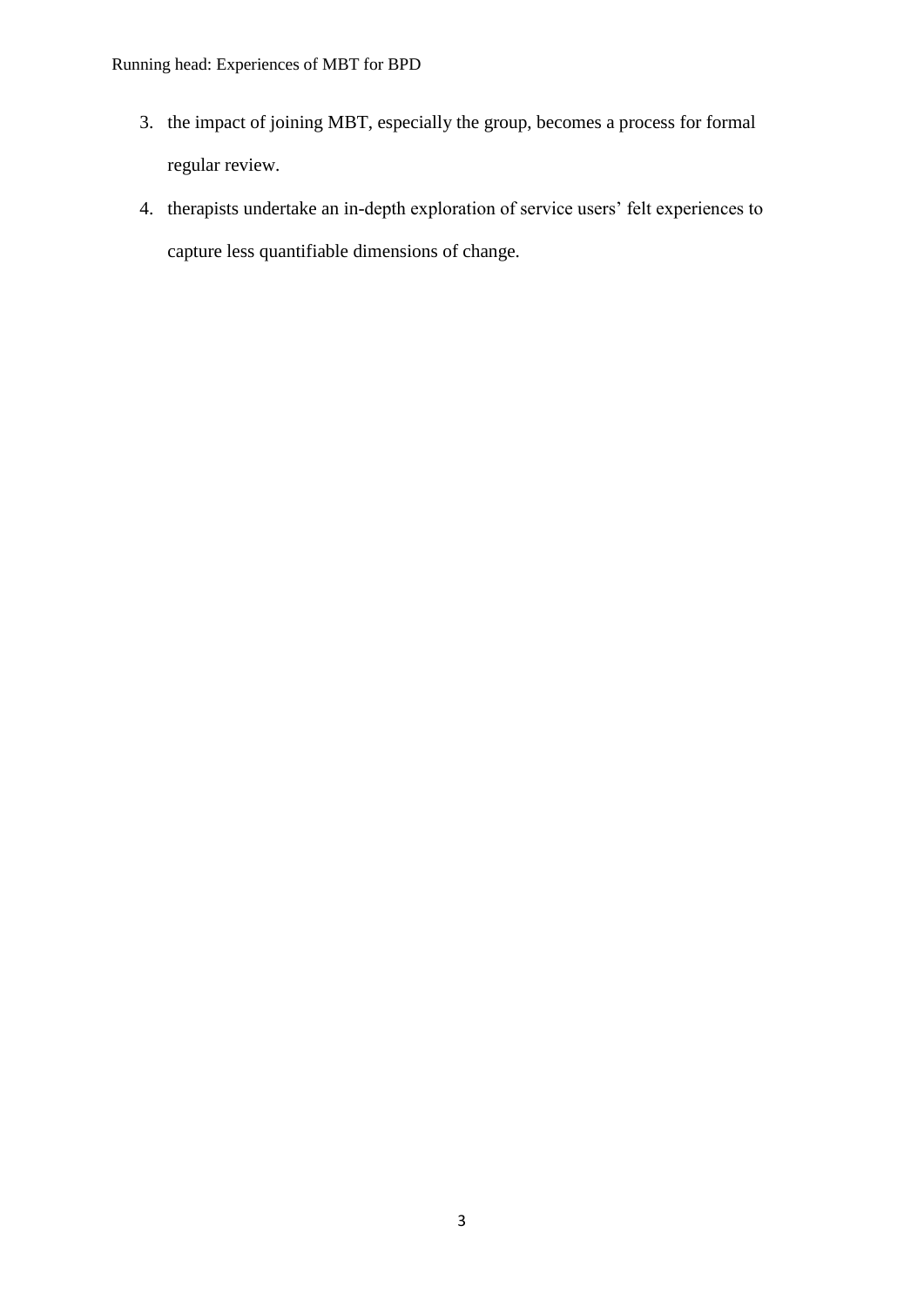The *weirdness of having a bunch of other minds like yours in the room:* the lived experiences of mentalisation-based therapy for borderline personality disorder

Mentalisation-based therapy (MBT) is a highly structured manualized therapy that was designed to treat the difficulties associated with borderline personality disorder (BPD). MBT works within the context of attachment to improve individuals' ability to understand their own and others' intentional mental states, and subsequently improve their interpersonal and affective difficulties (Bateman & Fonagy, 2009). Dysfunction of the attachment system is loosely coupled with the mentalisation system such that the degree of disorganization of attachment relationships should correlate with poor mentalisation problems (Fonagy & Bateman, 2006). As individuals with experience of BPD are characterized by insecure attachments (e.g., Barone, 2003), one goal of MBT is therefore to move the service user closer to a pattern of arousal within the attachment system that is closer to that characteristic of a secure attachment (Fonagy & Bateman, 2006).Ultimately, improvements in mentalising fosters the development of stable internal representations and increases emotional stability in BPD (Bateman & Fonagy, 2003).

Empirical evidence for the effectiveness of MBT for treating BPD is accumulating. A recent systematic review of 14 studies concluded that MBT leads to significant reductions in self-reported symptom distress (e.g., BPD features, anxiety, and depression), suicide attempts and self-harm (Vogt & Norman, 2018). A handful of these studies reviewed were randomized controlled trials (RCTs: Bateman & Fonagy, 1999, 2001, 2008, 2009; Rossouw & Fongay, 2012) where MBT was compared with treatments such as structured clinical management (rather than dialectical behavior therapy which is also highly effective in reducing BPD related symptoms: Bloom, Woodward, Susmaras, & Pantalone, 2012).

Randomized controlled trials are the 'gold standard' in terms of evidence-based practice and demonstrating the link between treatment and good outcome; however, they are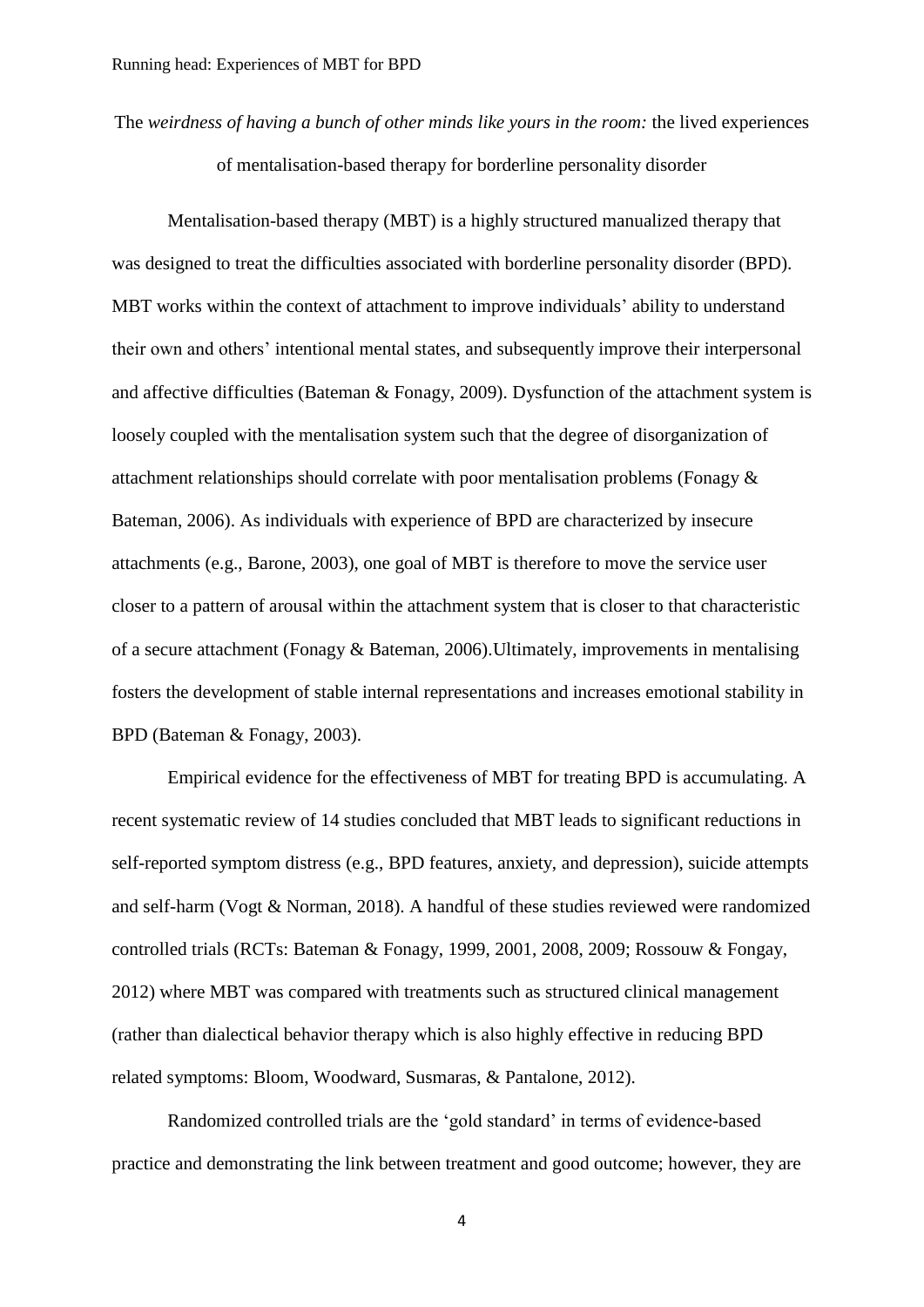### Running head: Experiences of MBT for BPD

restricted through their use of a small set of predetermined measures of change and outcome that focus typically on increases (or decreases) in symptom reduction, placing less emphasis on changes in less quantifiable dimensions such as self-concept (Connolly & Strupp, 1996) or felt experience. Qualitative studies are a necessary complement to RCTs and can help capture a broader range of less quantifiable symptoms and behaviours that represent client change (e.g., changes in service users' experiences, values or meanings) which may be modified or substituted with new meanings or experiences (Nilsson, Svensson, Sandell & Clinton, 2007). Studies of lived experiences are especially useful for understanding what really matters to participants and obtaining the individuals' unique perspective of change, thus shifting the focus from researchers' preconceived and theoretically aligned ideas to the individual's construction of what they believe to be their experience. Psychotherapy researchers have long argued for the explicit utilisation of the client's frame of reference as one of several approaches for understanding perspective and experience of therapy and its efficacy (e.g., Duncan & Monyhan, 1994; Elliot, 2010; Elliot & James, 1989).

To the best of our knowledge there exist three published qualitative studies that have explored service users' experiences of MBT. Ó Lonargáin, Hodge and Line (2017) used interpretative phenomenological analysis (IPA) to explore general experiences of intensive outpatient MBT in service users with difficulties associated with personality disorder; participants report experiencing the group therapy sessions as challenging and unpredictable, but also describe experiencing positive change through MBT in response to events, people, and the therapy (Ó Lonargáin et al., 2017). Participants' narrative draw also on common factors (see Hubble, Duncan & Miller, 1999, for review) such as therapist factors (e.g., empathy) and relational processes (e.g., development of mutual trust as part of the therapeutic alliance).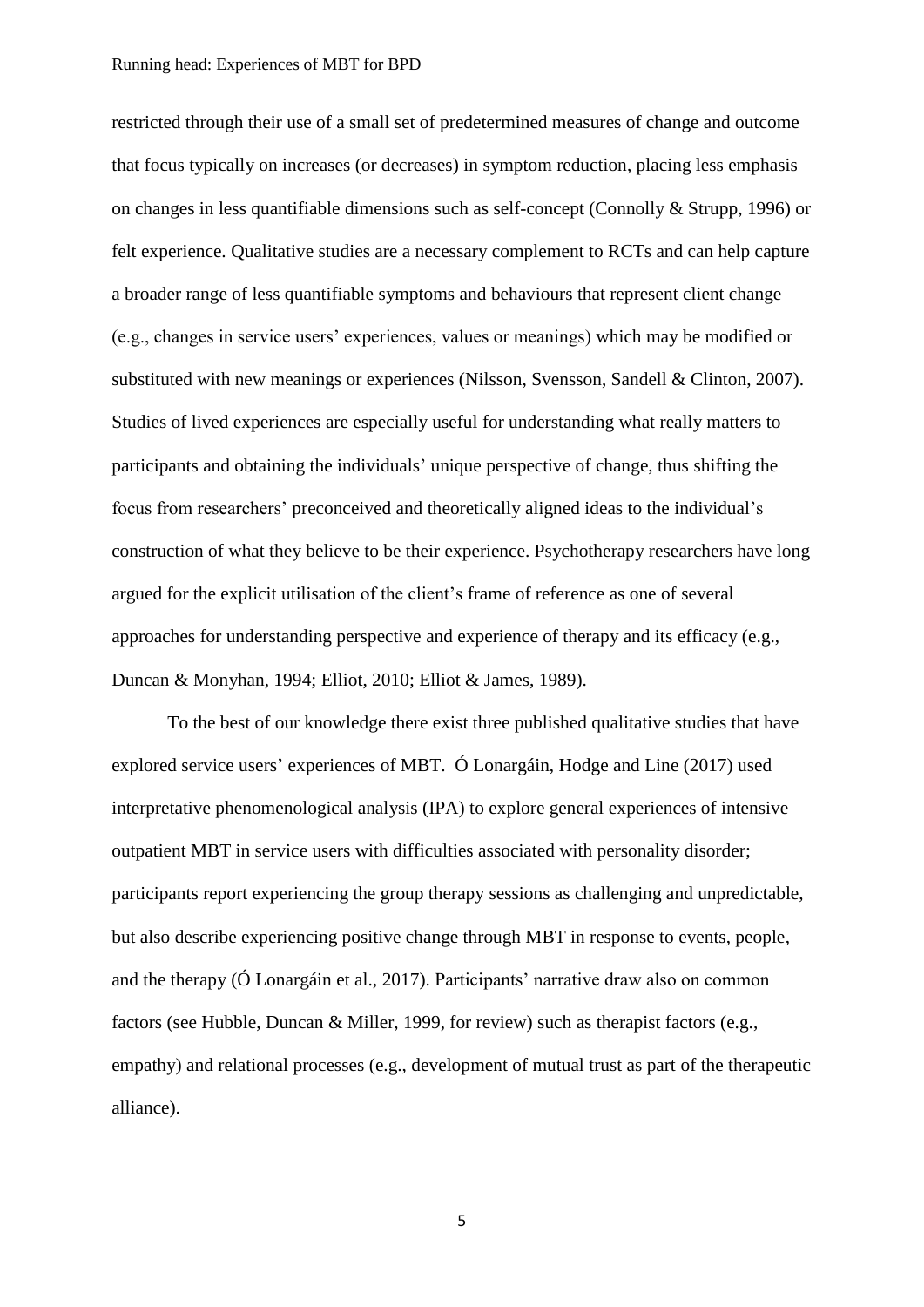In another study Johnson et al. (2016) used thematic analysis to explore the lived experiences of three ex-service users after MBT. Participants reported improved mentalising, consistent with the goals of MBT, but also reported a range of other ways in which they had changed: reduced self-harm and maladaptive coping behaviours, less self-hatred, and improved interpersonal relationships and social functioning. It appeared also that mutual trust and shared and understood experiences within group therapy were potential mechanisms through which participants felt able to explore wider social contexts. These findings were mostly mirrored by Dyson and Brown (2016) who used IPA to explore general experiences of MBT with a sample of six female service users with a BPD diagnosis; although, in this study the utility of shared experiences within group therapy seemed tempered by the loss of individuality, and identification with the group was necessary for participants to change and feel "cured". This notion of identification with the group fell within one of three subthemes - "we are one (but not together)" - identified by Dyson and Brown (2016) and encapsulates the shared experiences of the group. The remaining two subthemes were "I'm much better now [Laugh] Hopefully?" and "You've got to be ready for therapy...You've got to be able to change" and reflect the sense that participants felt better but not cured, and that one must be willing to change, respectively. Thus, cutting across all three subthemes was the notion of 'change'. Yet, whilst these findings are a useful advancement to our understanding of general MBT experiences and of change, specific interview questions about change were not used to encourage participants' in-depth exploration of change. Participants may have varied experiences regarding what exactly they *feel* has changed (in a quantitative study the researcher would measure only what they believe could change i.e., the 'outcomes'), as well as varied perceptions and experiences of how they believe these changes came about (or in quantitative terms, the 'mechanisms of change' which again would be determined by the researcher). The present study fills this important gap through exploring how service users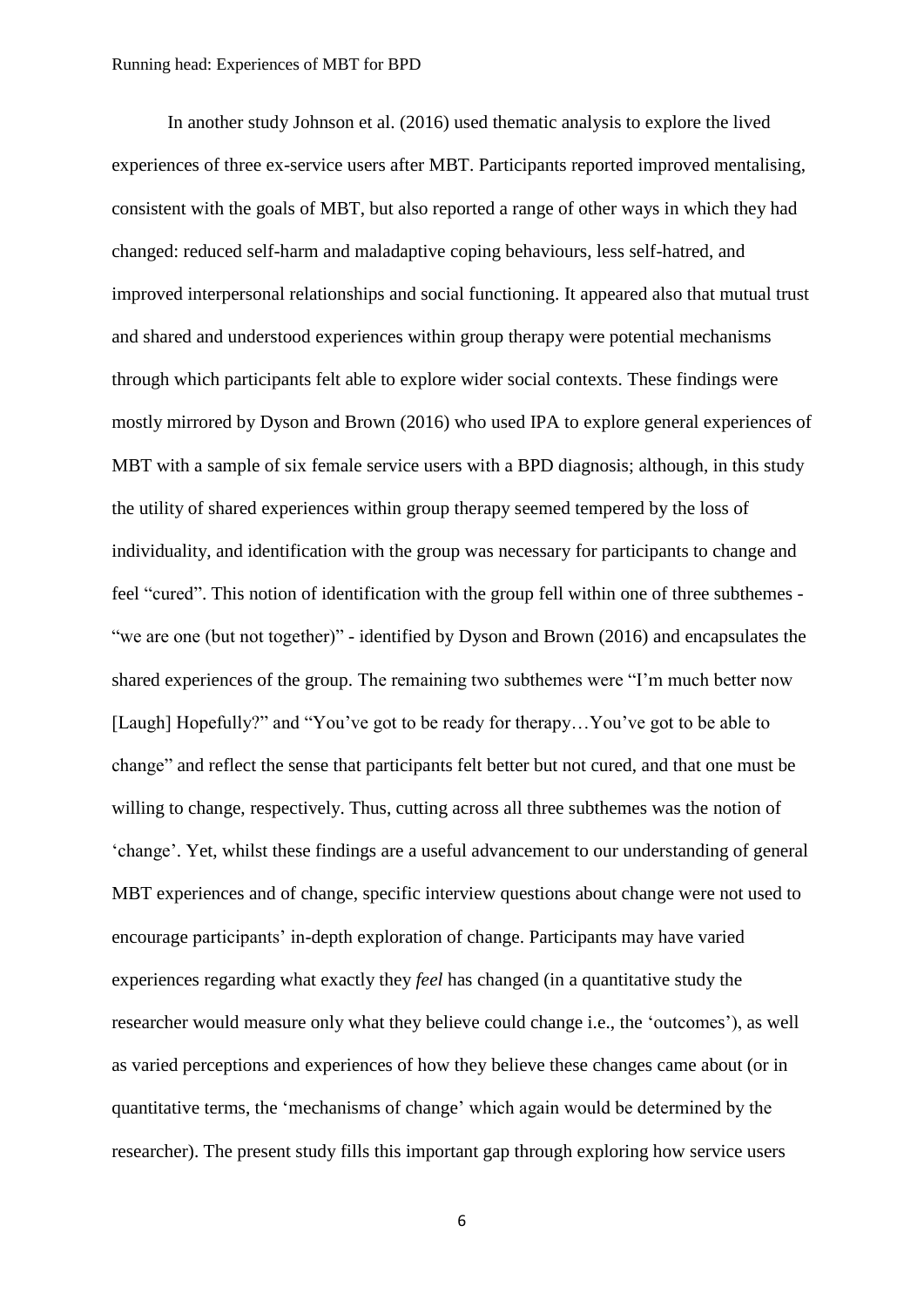make sense of their journey through therapy and advances our limited understanding of the more general lived experiences of MBT in individuals with BPD (a further paper, in production, reports on the therapist's experience of MBT). Eliciting service users' experience of the treatment is very much core to the inquisitive stance of MBT and its focus on elaborating the phenomenal experience of the individual to improve capacity for regulating emotions and behavior.

### **Methods**

### **Recruitment and Sample**

Service user participants were recruited over a period of seven months from different outpatient MBT programmes within four NHS trusts in the UK using purposeful sampling. The inclusion criteria were: 1) over age 18 years, and 2) undergoing outpatient MBT for difficulties associated with borderline personality disorder, facilitated by an NHS trust for at least between 6 but ideally 9 months, or who have completed at least 6 months of MBT within the last 12 months (6 months was deemed to be the minimum time-frame to be able to discuss aspects that may have changed during the process of MBT).

Service users meeting the inclusion criteria were sent recruitment packs by each service's administrative team and interested participants could opt into the research by contacting the relevant service by telephone, email, or post. As this resulted in poor engagement in the research in the form of low uptake, a more direct method was used whereby the chief investigator made themselves available - in a room within the service to coincide with the end of an MBT group therapy session - to speak to potential eligible participants who may wish to obtain further information about participation in the study.

All service users took part in a one-to-one interview only. In total eight participants took part, which is an acceptable sample size for an IPA study given the aim of achieving an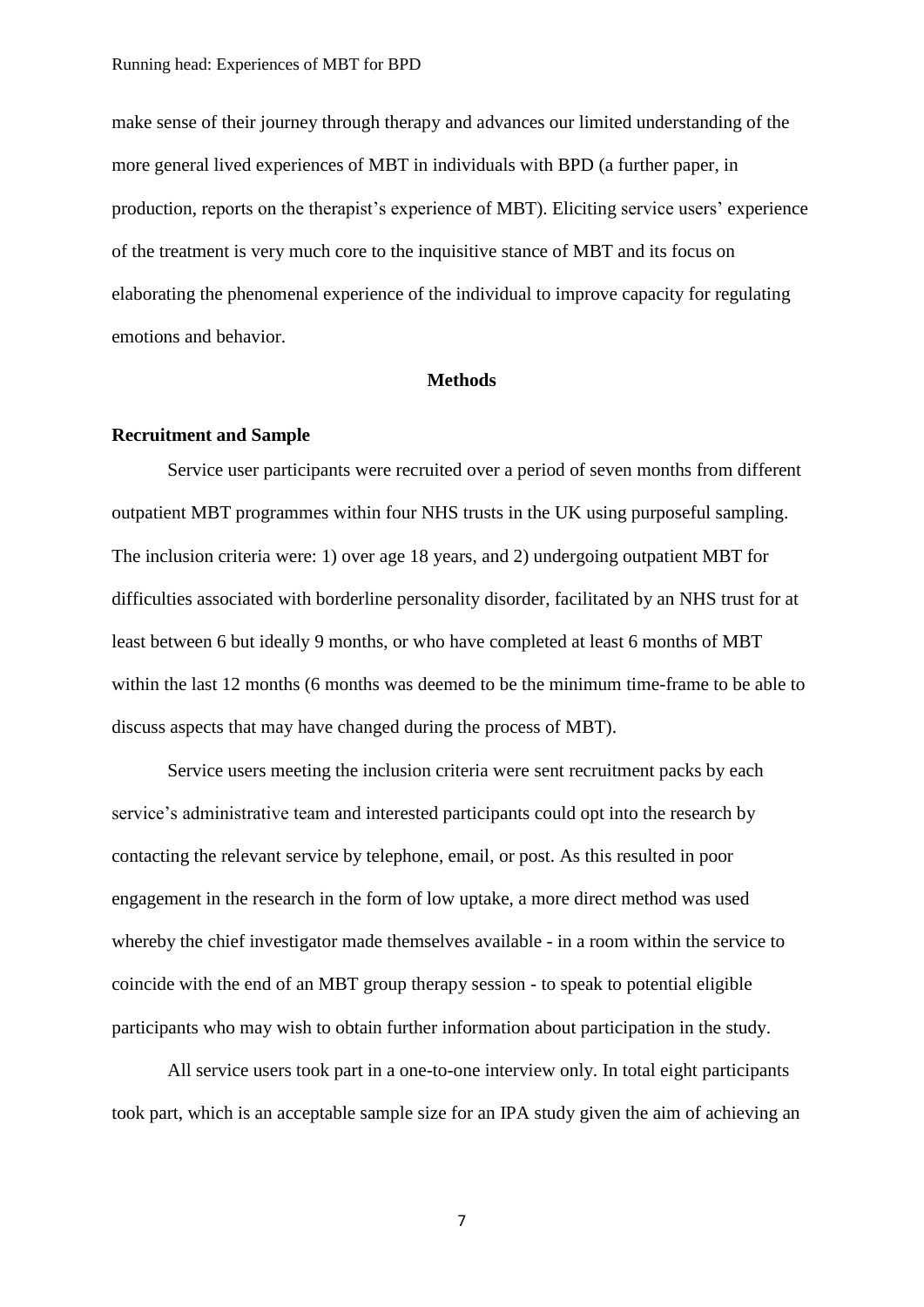'in-depth' understanding of how individuals make sense of their experiences (Smith, Flowers & Larkin, 2009). The demographic features of the service users are shown in Table 1.

### INSERT TABLE 1 HERE

--------------------------------

--------------------------------

### **Ethics**

Ethical approval was obtained from the School of Psychology and Social Work Ethics Committee at the University of the first author, and from the NHS Research Ethics Committee and research and development departments of the four NHS Trusts. After reviewing detailed information about the study, all participants provided written informed consent prior to participating. All interviews were stored anonymously with a participant number and using pseudonyms, and respondents were reassured about confidentiality.

### **Interviews**

Semi-structured one-to-one interviews were conducted with all eight service users, each lasting approximately an hour. All interviews groups took place in a pre-booked room within the NHS Trust premises and were digitally recorded. A topic guide with open-ended questions was used to promote a natural flow of conversation and to allow participants to voice their lived experience as an MBT service user. The topic guide focused discussion on participants' experiences of therapy, changes during, and/or after completing therapy if applicable, and factors that were helpful (or unhelpful) in helping them change (e.g., "how were you and your symptoms before treatment, and how are they now?", "in general, what do you attribute these various changes to?").

### **Analysis**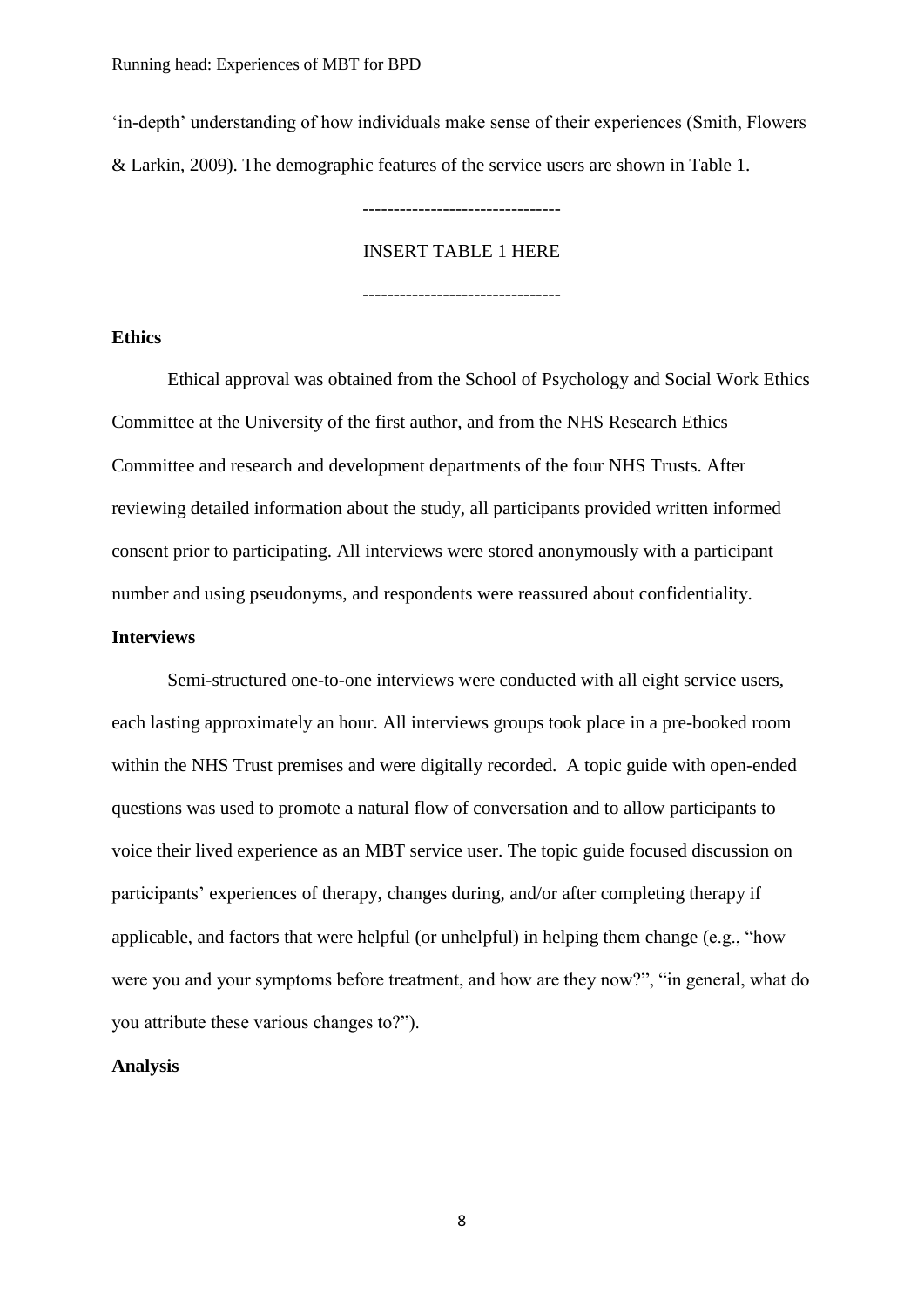Analysis of responses to the semi-structured questions was conducted using IPA and followed the guidelines in Smith et al., (2009). IPA was chosen with a view to placing the individual participant, their attitudes and beliefs, at the centre of the analysis (Shaw, 2001).

Transcripts were individually analysed, and a selection analysed and coded by the first three authors. The three authors then then came together to discuss, debate and agree codes and emergent superordinate and subordinate themes. The authors had either extensive experience of working with individuals with personality disorder and/or research expertise in the field. Potential bias was discussed to ensure that codes stayed true to participants' stories and the data, and not as fitting into the researchers' own bias or existing theory. This process ensured the credibility and trustworthiness of the data.

### **Results**

This paper reports on all three superordinate themes, of which experience of change was one of them. Themes presented are in chronological order i.e. the order in which participants' described these experiences and each theme captures the experiences of all service users. Samples of direct quotations are used to illustrate each theme (linked to interviewees by pseudonym). We acknowledge that the labels given to some of these themes are controversial, but these reflect participants' own views (rather than our own) and uses their own words for the description of their experiences. Table 2 displays the superordinate and subthemes.

#### INSERT TABLE 2 HERE

--------------------------------

--------------------------------

**Being "Borderline"**

This overarching theme represents participants' attempts to make sense of their diagnosis and traits within the context of the therapy. All but one participant referred to their BPD diagnosis. Most stated that they found receiving their diagnosis at the beginning of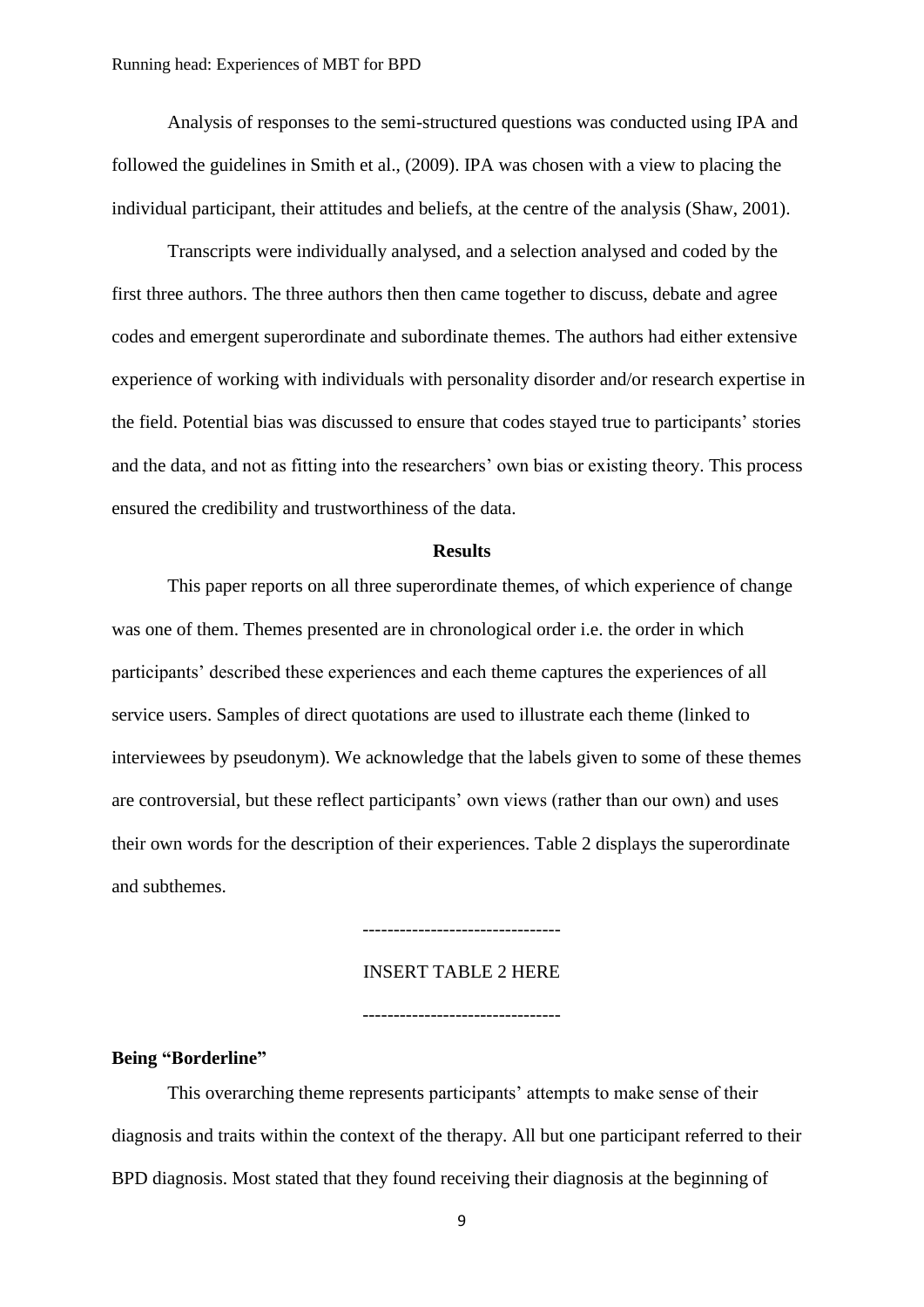MBT helpful in some way, and the overall experience appeared to be a positive one. Sally (p.29) and Lucy (p.23) both said that diagnosis was "…a relief" and Sally also said "…I feel good for having a label" (p.29). Conversely, Lucy's sense of relief was juxtaposed with a sense of discomfort that "…personality disorder, makes you feel like you've got a shit personality." (p.32). Several participants appeared also to identify with and take ownership of their diagnosis. For example, Belinda stated "…then I just became, I don't know whatever a borderline is when you're not being medicated…" (p. 12), and attributed her BPD traits to her parents, stating that "...we are what happens when people who shouldn't have children have children." (p.28); in this sense Belinda appears to almost see herself as a product of an unfortunate event.

Several participants identified with language that is often used by others to describe associated BPD traits, such as "black and white" (Jenny, p.4), "all-or-nothing" (Sally, p.21) and "…don't touch me, hold me close." (Sally, p.9); and made reference to "…my borderline…" (Charlotte, p.10) diagnosis to explain and understand something about themselves. There was a sense that they had learnt something about BPD, especially for Jenny who stated just that (p.4). For Amy, there was also a belief that "…there's no cure for it…" (p.24), and Katy expressed a similar sense of hopelessness as she referred to herself as "…a lost cause…." and "…unfixable…" (p.9). " (Sally, p.21) and "…don't touch me, hold me close." (Sally, p.9); this latter phrase perhaps reflects Sally's understanding of her relationships with others.

In addition to learning the language of "BPD", several participants appeared to have adopted the language of therapy, mechanically repeating MBT terminology and other commonly used terms in psychotherapy. For example, Charlotte stated "…because when you start mentalising you erm, you are not, because ruminating is a sign of not mentalising…" (p.13), and Belinda described her personality as "… fragmented, disintegrated…" (p.17). At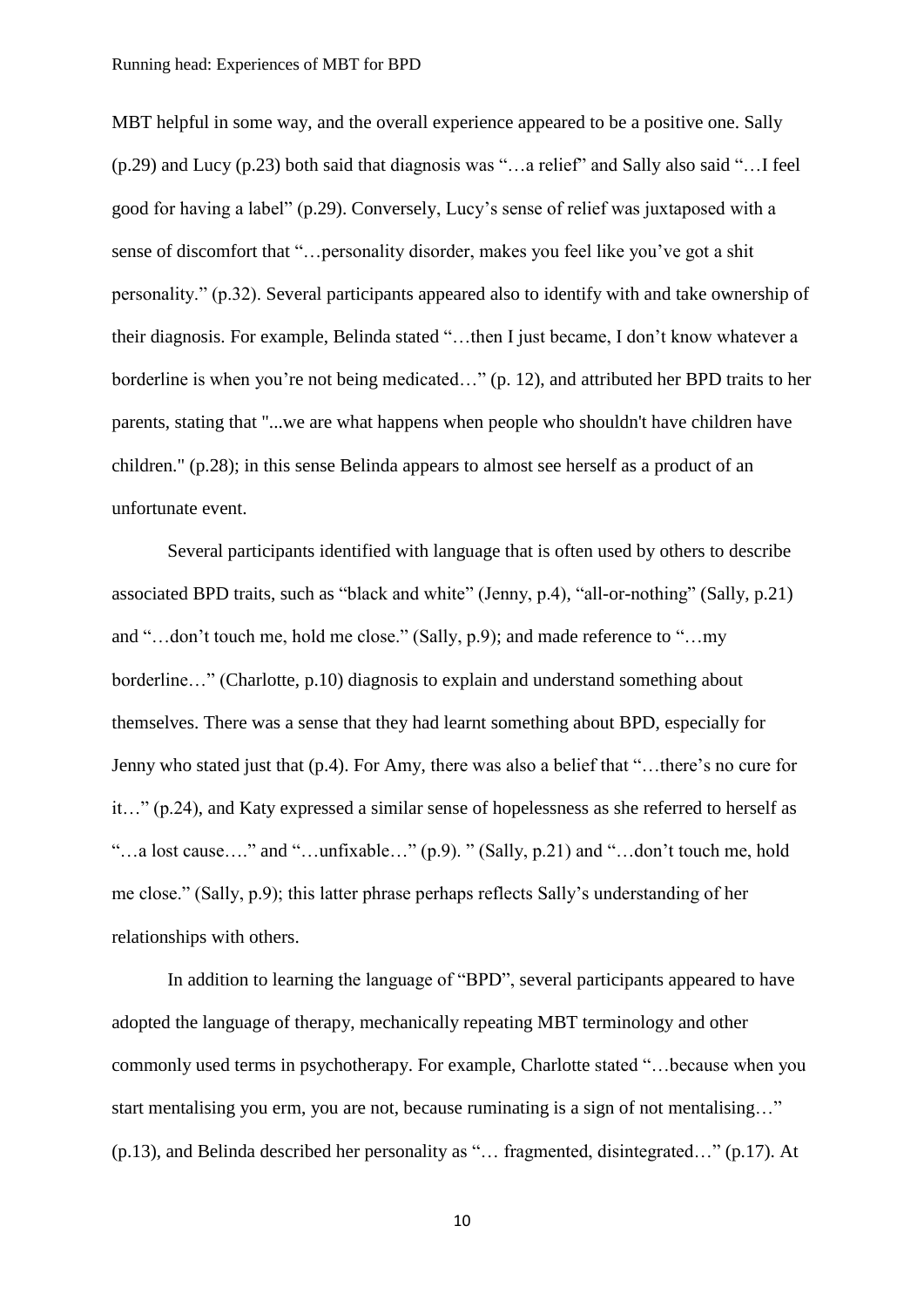### Running head: Experiences of MBT for BPD

times, there was a sense that participants were merely *doing* rather than *being in* therapy, but in other cases the context suggested that participants understood the terminology and had learnt something about themselves and their relationships. For example, Amy talked about "validation" (p.38), and Charlotte talked about "transference".

Charlotte was not the only participant to make reference to her therapist; almost all participants spoke of the importance of the therapeutic relationship, in relation to the therapists delivering the individual as well as group sessions. There were clear similarities in participants' narratives regarding the importance of therapist qualities such empathy, stability, consistency and trust.

Individual therapists were not criticised. In fact, Sally's preference for the group therapy sessions suggests a reluctance to criticise her individual therapist: "…nothing against X but the group therapy was the most helpful because I see things from other perspectives and…" (p.10). One exception was Amy who described a potential rupture in her friend's therapeutic relationship, but again the focus here shifted to the group because this perceived breaking of trust (due to safeguarding concerns) was brought to the group and led to feelings of anger and a lack of safety amongst group members.

### **Being in the Group**

The third overarching theme represents service users' experience of and attempts to make sense of the group. All participants talked about learning how to be in the group, particularly in terms of feeling able to speak within a safe and trusting environment and a sense of connection with others. Disruptions to this caused by changes in group dynamics were either explicit or implicit within the narratives of approximately half of the participants.

The impact of the group was described in both positive and negative terms. For example, Amy alludes to the mentally and physically draining nature of the group: "The days when I had…therapy, the rest of the day was a write off." (p.46), whilst Lucy described how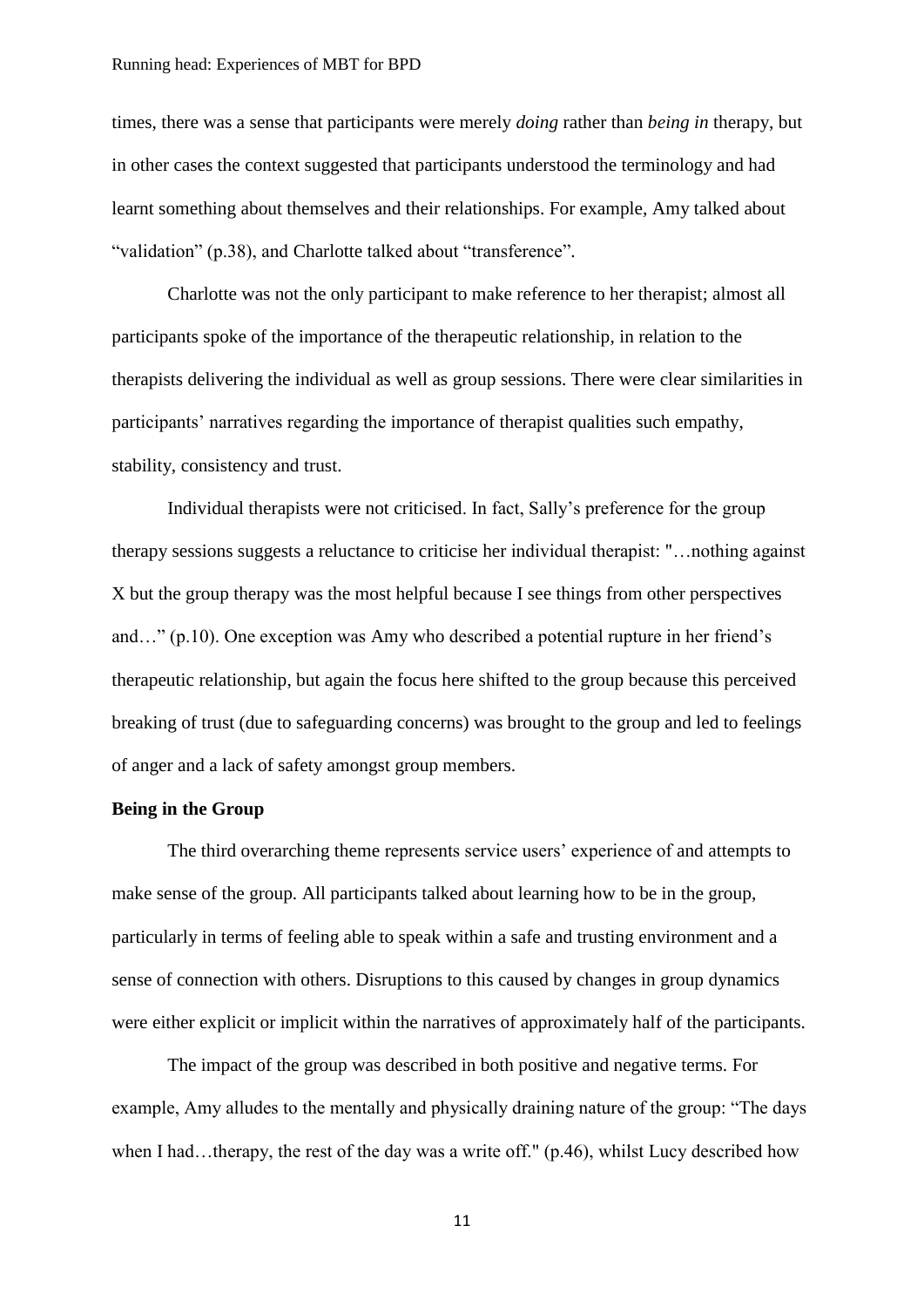"…we used to go half hour early and chat…" (p.64). Yet, for some participants there was an explicit acknowledgement of highs and lows of group therapy: "…none of us wanted [it] to end…" (p.26)…the group therapy was absolutely horrendous…I just came out of there in bits, we all did." (Sally, p.17-18). Sally's view of the group as being a 'necessary evil' was inherent within all participants' narratives, but was not always explicitly stated. For Jenny however, this paradoxical state of mind was obvious as the value in terms of learning and insight was juxtaposed with the negative emotional impact of the group: "The group…gives you a different perspective…I genuinely hated it." (p.11-12).

All participants' narratives emphasised the utility of the group in terms of the power of shared experiences and/or learning gained from being with other borderline women. Hearing others talk of experiences of abuse led to moments of realisation, transitioning from a state of denial. Understanding alternative perspectives appeared to reduce isolation or provide a sense of relief. Belinda found listening to others' talk about their abusive relationships to be "distressing" (p.4) and describes also how MBT is not ameliorating the pain of her abuse (p.22). However, even for Belinda the utility of the group and the presence of other women with similar experiences and traits was clear: "...nobody else thinks like you…it's the weirdness of having a bunch of other minds like yours in the room which I can feel quite distinctly." (p.3). This normalising yet paradoxical experience was also described by Lucy, although unlike Belinda and Amy the importance of being with other like-minded "women" was implied rather than explicitly stated.

Finally, the experience of time, or lack thereof, was discussed by the majority of the participants. For most there seemed to be an awareness that there simply was not enough time for each person to explore their issues in any depth, and for half of the participants this led to feelings of frustration and rejection by the group therapist. Charlotte, however, valued her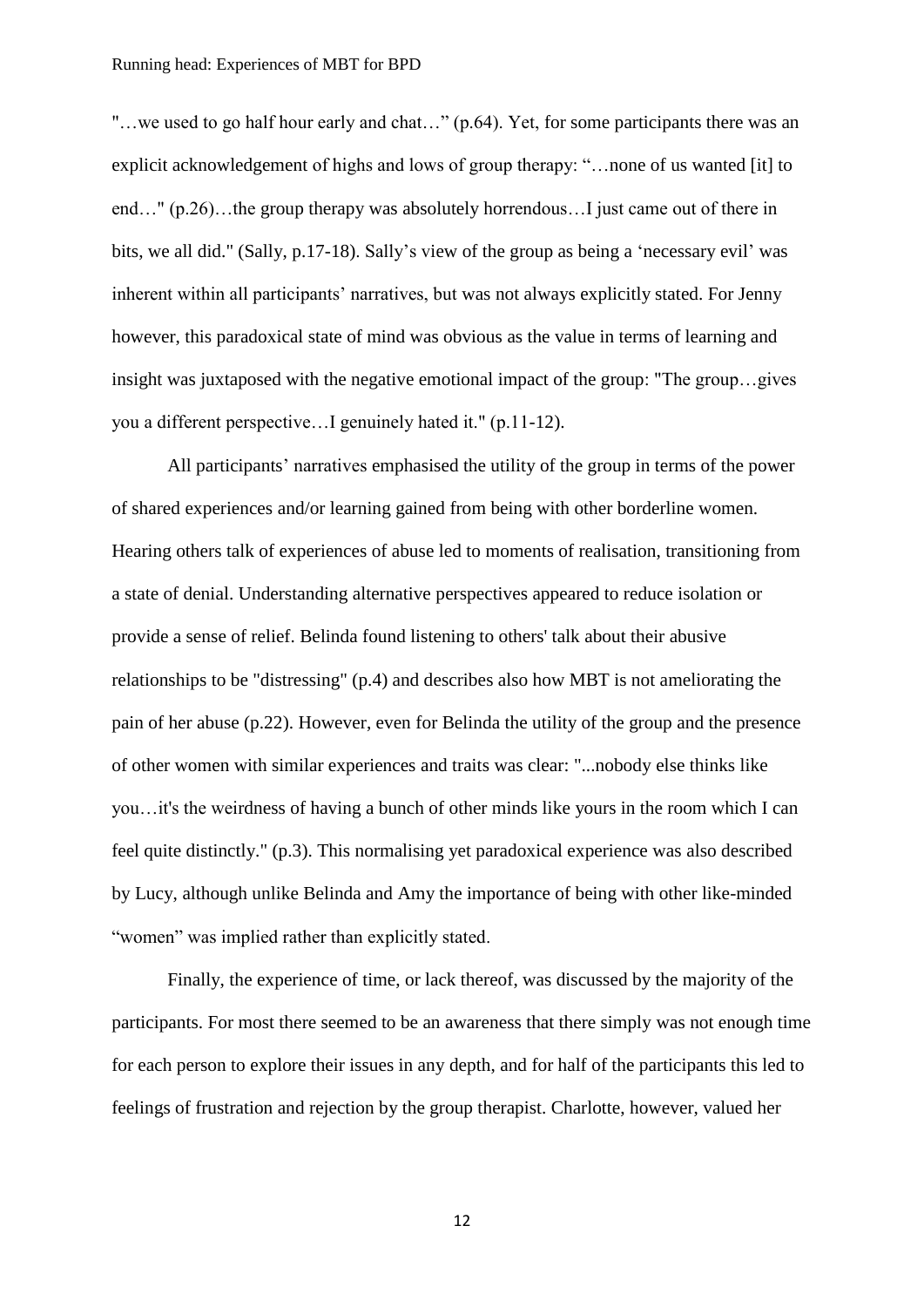group therapist the most: "…the group therapist is really, really good and…sort of like at the top of [their] game sort of thing…" (p.24).

### **Being on a Journey**

This theme encapsulates the participants' journey through MBT and experiences of the point and nature of change. All participants believed they had changed, although there was variation regarding the nature of the journey and their experiences of *how* they had changed. For most, the journey through MBT was by all accounts an instrumental rollercoaster characterised by periods of stability which were succeeded by acceleration to more challenging and difficult times. Yet, this experience was not shared by all: the journey for Amy and Belinda was a relatively steady ride, and they did not expect it to be any other way.

With regards to more general expectations and hopes for MBT, these were varied and ranged from the broad (e.g., expectations about the nature of MBT) to the specific (i.e., expectations about how MBT would help in terms of symptom reduction); and low to high expectations. In some cases, low expectations and hopes seemed tied to participants' diagnosis and sense of despair around being unfixable: "I didn't have any expectations whatsoever…I was a lost cause…I could not see how anybody could help me." (Katy, p.1). For Sally and Katy, MBT was very much a "last chance saloon". Jenny and Amy were also sceptical and seemed to have no expectations. Amy viewed MBT as "…just another bloody talking therapy." (p.9), but after meeting the other group members, there seemed to be a shift in Amy's hopes for the therapy because she had "…people to relate to." (p.9). These low expectations meant that for Amy, her expectations were exceeded when she started to see positive changes during therapy. Conversely, Carol had very high hopes for MBT: "…possibly life changing…a lot of my issues would be dealt with." (p. 4), and Sally said she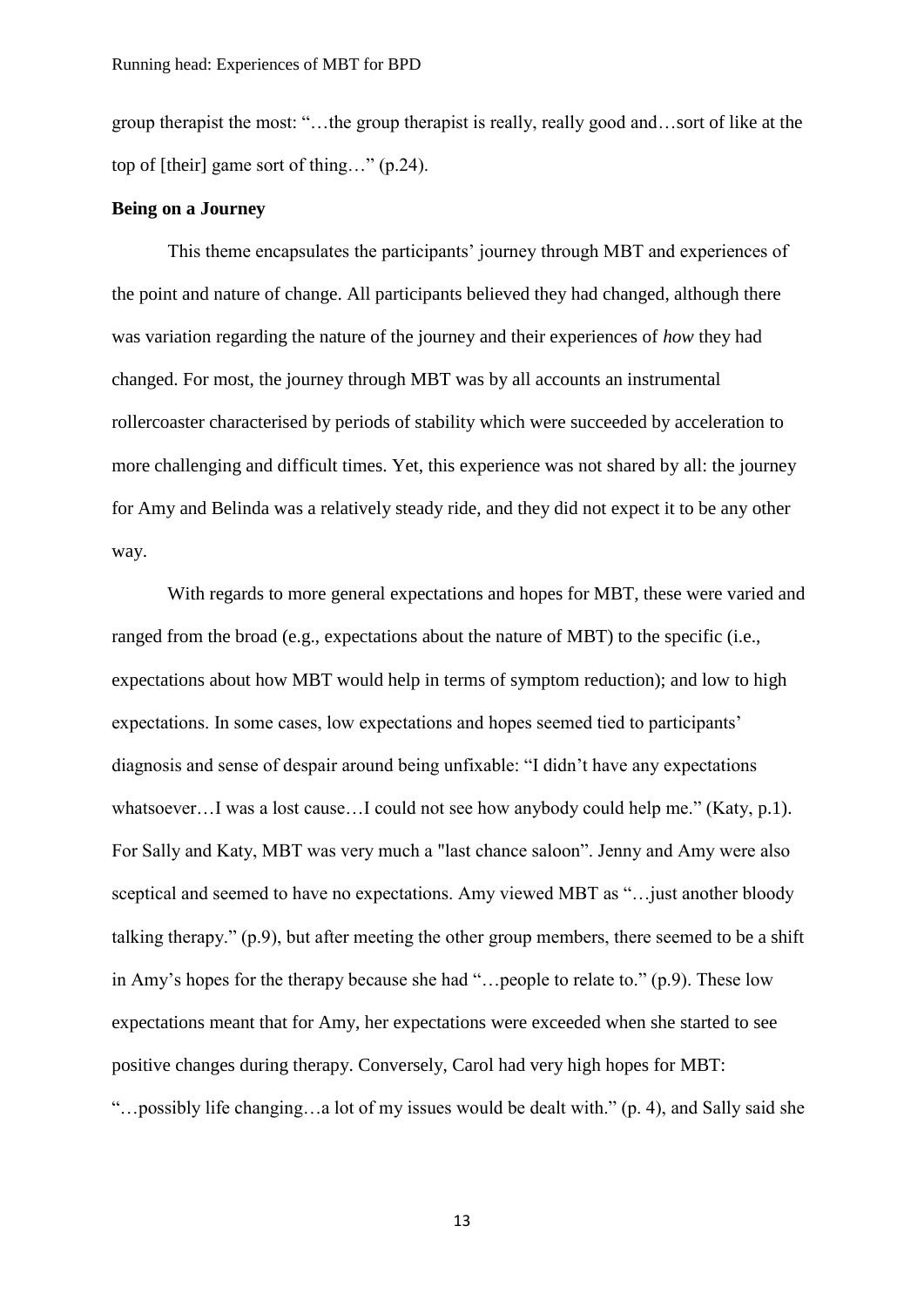came to MBT "…completely open-minded…" (p.5) and "…was optimistic because it was something different..." (p.6).

There were contradictions *within* some participants' narratives. Charlotte stated that she had only vague expectations about the nature of the therapy itself, rather than any thoughts around whether MBT would help, but later describes thinking "…like why aren't you fixing it." (p.16). During therapy, there was a clear transition for Charlotte to accepting responsibility for change and "…mentalising over it rather than hoping that they just wave the magic wand."  $(p.16)$ .

Symptom reduction as a marker of recovery and/or change catalyst was discussed by all participants. Specific behavioural (e.g., reduced self-harm and substance abuse), affective (e.g., less depressed/angry/impulsive, calmer), cognitive (e.g., less distracted, improved understanding of self, better mentalising) and/or interpersonal (e.g., improved relationships with others) changes were discussed by most participants. Katy describes how pre and posttherapy she was "Two different people" (p.4). Changes to felt experience were discussed by participants in terms of good days, but for participants such as Carol and Amy their experiences appeared relatively unchanged on the bad days. Amy further described how she no longer acts on her feelings and thoughts and describes how she copes only when her "...stress levels are low..." (p.16). Amy's description of her recovery was very much black and white and captures the dichotomy of suicide versus optimism: "…I want to rub myself out...just not exist… It's still a feeling I get now…I enjoy parts of my life more now." (p.37).

Whilst experiences of symptom reduction and improved relationships were prominent, half of the participants *explicitly* described how their changes transferred outside of the therapeutic setting to relationships and other aspects of the real world. For these participants the learning and application of MBT skills to other relationships and life challenges was obvious. In spite of this, Amy still separated some of her learning from the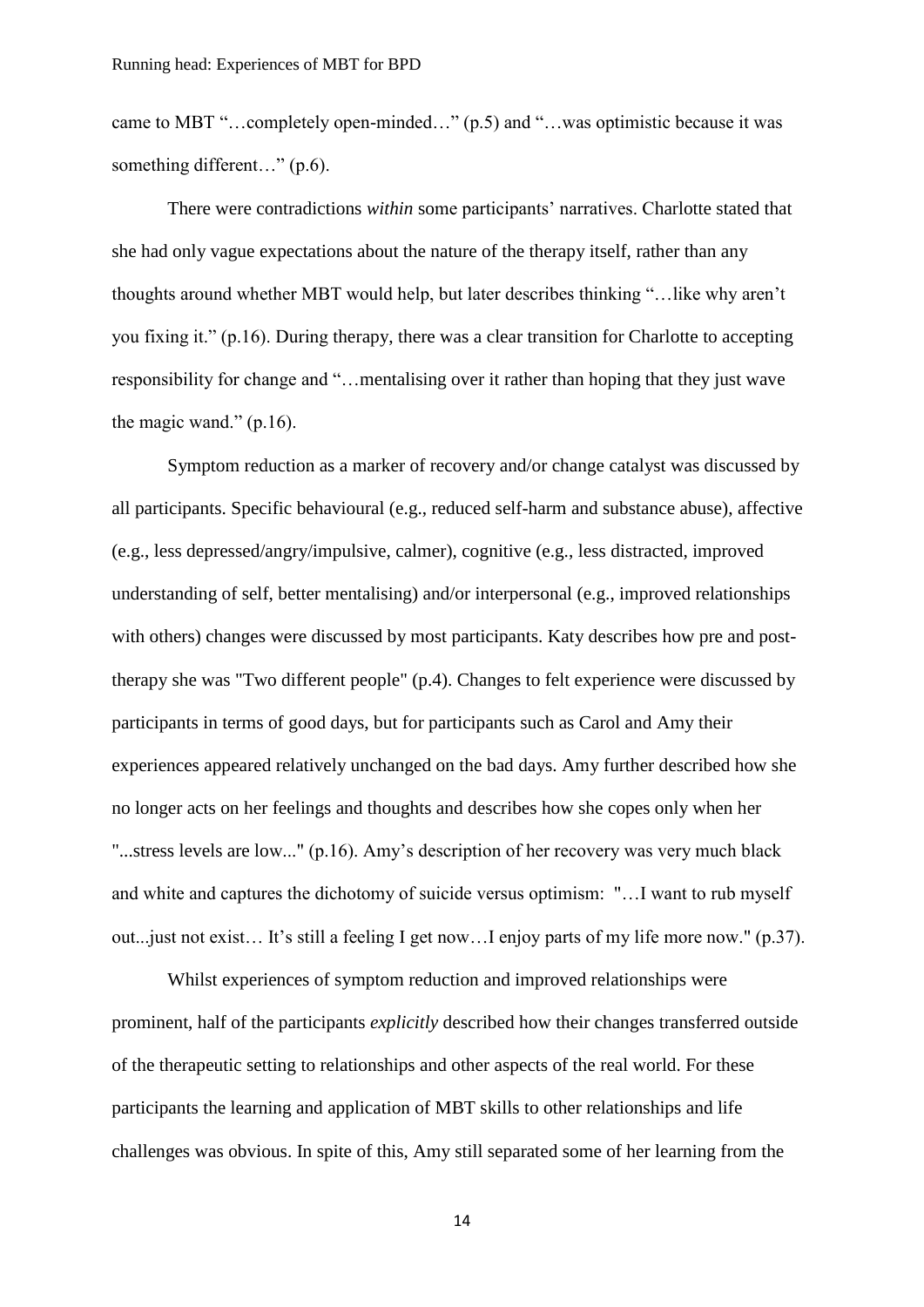outside world ("...can't really function in society as a, a normal person..." p.42). This sense of separation was made explicit by Belinda, whose reference to "…the outside world…" focused on the fact that people have "…their own agenda…" (p.22).

### **Discussion**

This study extends existing knowledge about the lived experiences of service users who are undergoing or have undergone intensive outpatient mentalisation based therapy in the UK. Whilst we directly enquired about change and therefore fill an important gap in the literature here, change was only one of three overarching themes. We obtained a broader perspective of themes previously identified in other studies (e.g., Dyson & Brown, 2016): experiences of BPD diagnosis and behaviours, and experiences of the group component of MBT.

The initial phase of MBT within these services includes giving the diagnosis (in a mentalising way), providing psychoeducation, and explaining the approach to treatment (Bateman & Fonagy, 2006). Whilst diagnosis is not a focal part of MBT, participants' narratives focused heavily on attempts to make sense of their diagnosis and MBT terminology appeared to be inextricably woven into some participants' everyday language. Consistent with Dyson and Brown (2016) the deep understanding of MBT terms was lacking and the transcripts suggested that whilst some participants were "being borderlines" they were "doing" and not "being" in therapy. The confusion in terminology is not surprising, and the severance between inner and outer reality, to some extent, suggests that participants were in "pretend mode" (Bateman & Fonagy, 2006) with poor mentalising around the diagnosis issue.

Yet, the experiential impact of diagnosis, whilst powerful, was not the same for all participants. A minority described internally conflicted experiences (e.g., relief vs discomfort) and thus a conflicted relationship to diagnosis. Thus, whilst some service users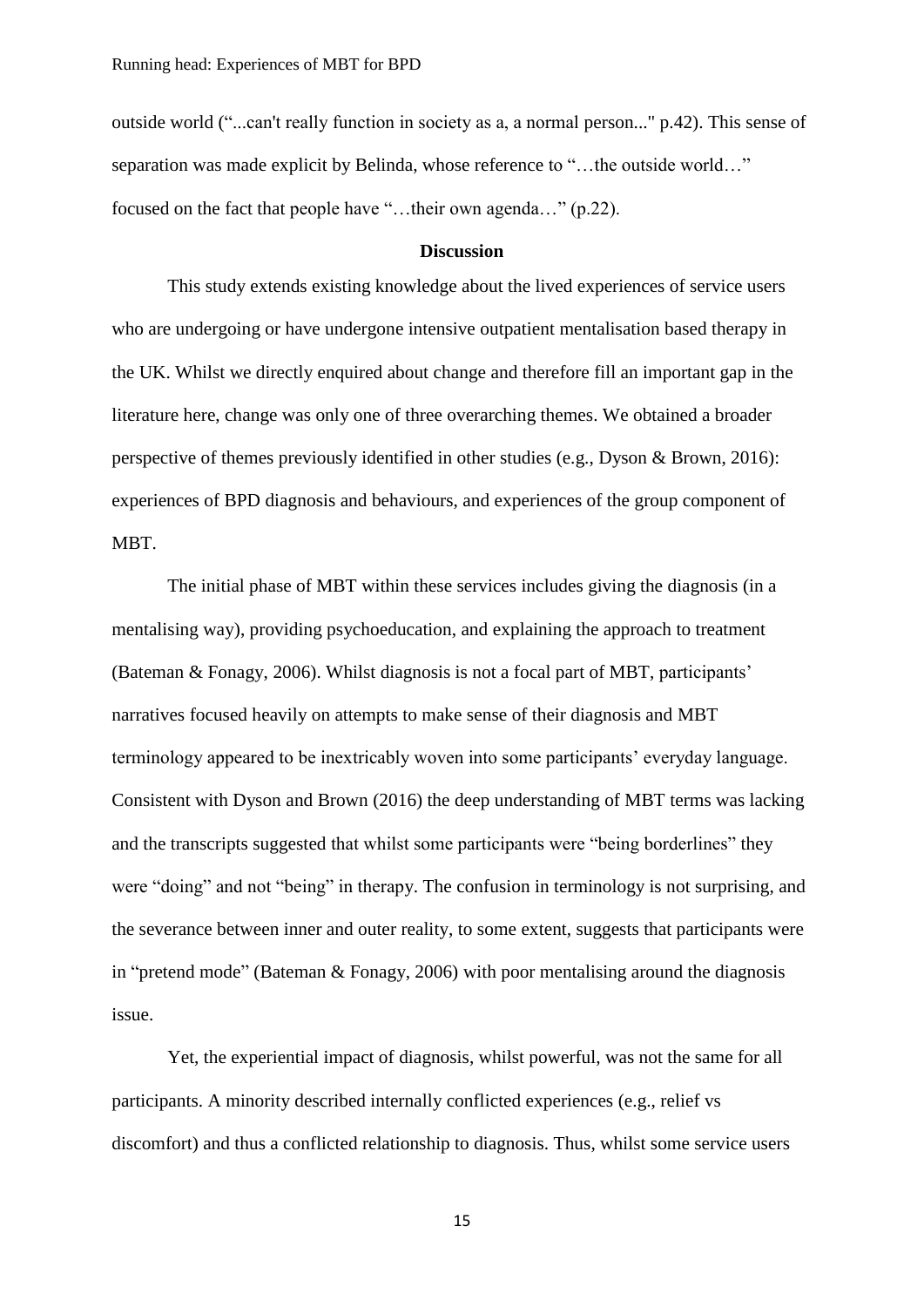may dislike the negative aspects of being labelled, they can nonetheless identify with the clinical criteria buried within the description of the diagnosis. For others, the BPD diagnosis engendered either a sense of hope or despair, consistent with previous IPA studies on service users' general experiences of having ones' difficulties and behaviours described and understood within the context of this diagnosis (Horn, Johnstone & Brooke, 2007). These varied experiences reinforce the notion that there is no one truth to the way diagnosis is experienced by different people.

A sense of being incurable was a view expressed by participants in Dyson and Brown's (2016) study and which is in stark contrast to Bohart's (2000) model that sees the client as an active self-healer and the most crucial common factor in psychotherapy who is "aided and abetted by the therapist" (p. 130). Fundamentally, being "incurable" reflects an inaccurate and pessimistic view of a 'somewhat' biologically-based diagnosis, which in essence affects the very core of the self. This pathologising rather than normalising experience of diagnosis, which may or may not have been socially constructed, is important to understand because it can negatively impact on hope and recovery (Walker, 2006). "Hope", or lack therefore, is a common therapy factor (i.e., a common core ingredient across all therapies) and can contribute more variance in therapeutic outcome than specific treatment effects (Duncan, 2014). The majority in this study felt hopeful about MBT and change and this was not always tied explicitly to a positive experience of diagnosis. This is important because clients who feel hopeful about their recovery may be more actively involved in contributing to the therapeutic outcome. The client's active participation in therapy is one of the most important common factors predicting successful outcome (Orlinsky, Rnnestad, & Willutzki, 2004).

Participants varied experiences may reflect a range of factors, including client (e.g., self-concept: Vater, Schroder-Abe, Weißgerber, Roepke & Schütz, 2015; self-stigma: Rüsch.,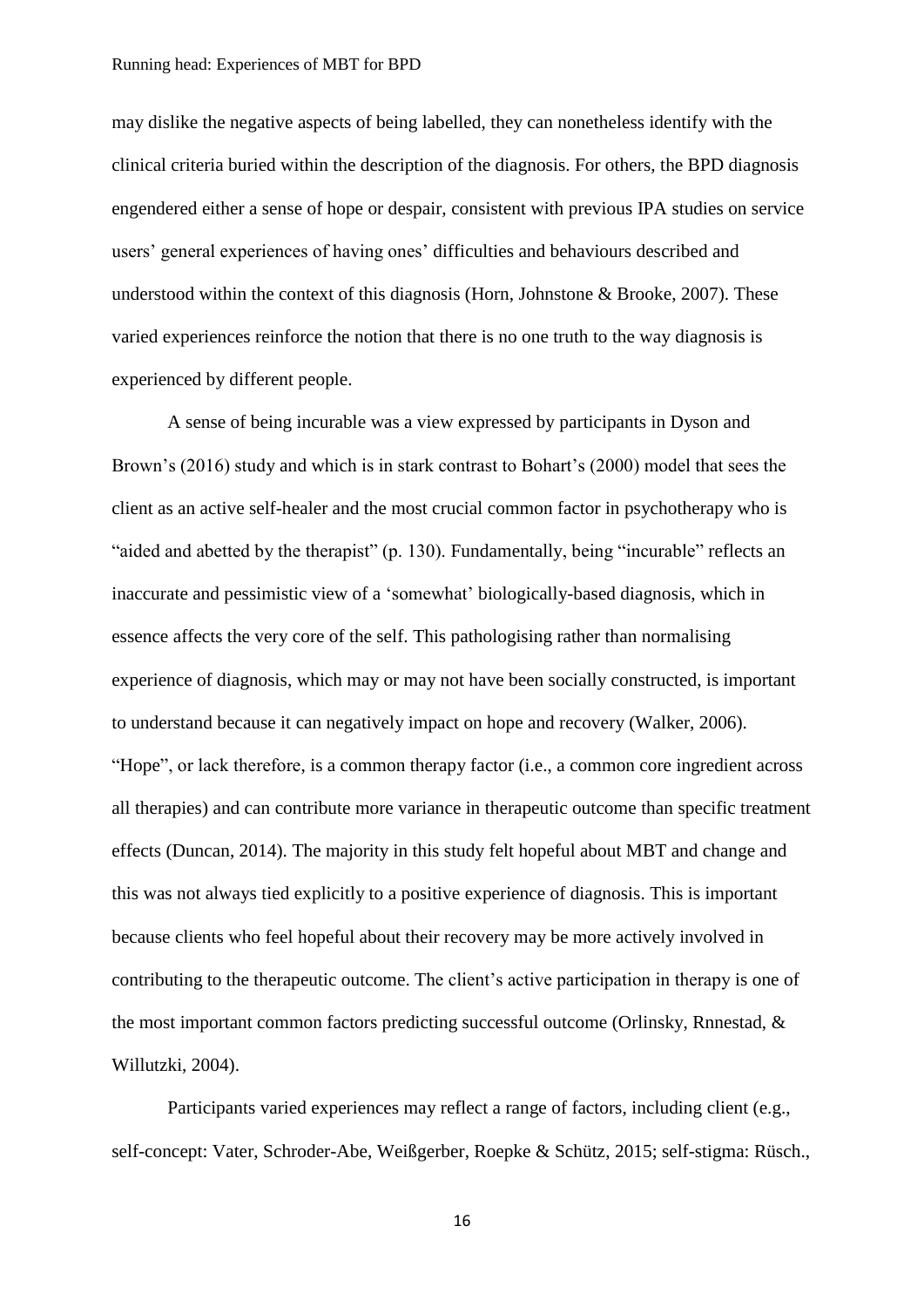et al., 2006), and relational and therapist factors (e.g., aspects of the therapeutic alliance, the ability of the therapist to cultivate client hope, therapist's interpersonal skills and reactivity: Aviram, Brodsky, & Stanley, 2006; Grencavage & Norcross, 1990; Wampold, 2015). A positive therapeutic relationship was valued by almost all participants and it is conceivable that this was a catalyst for change, although it was not explicitly referred to as such. The therapeutic relationship is also a common psychotherapy factor that may contribute to outcome (see Hubble, Duncan & Miller, 1999, for review), and has been identified as important in previous studies of service users' experiences of MBT (Ó Lonargáin et al., 2017). Participants' experiences of "trust" with their therapist echo previous findings (Johnson et al., 2016; Ó Lonargáin et al., 2017) and might serve as an example of what Fonagy and Allison (2014) term "epistemic trust": that the individual learns to trust what is provided by others (e.g., alternative perspectives) and which is achieved through mentalising. For some participants their therapist/s were change agents but there were "a number of dogs that did not bark", that is, some participants failed to foreground in their reports the importance of trust within the context of the therapeutic relationship. Rather, participants' narratives were focused more heavily on making sense of the group (a model factor) rather than the therapeutic relationship. The therapeutic alliance typically explains more variance in outcome than do model factors (Duncan, 2014), and one might therefore have expected greater prominence of the therapist as change agents in the narratives. Although, the centrality of the group experience is not unusual and the therapeutic approach may have primed the individual somewhat more than other approaches to reflect on the experience of being part of a treatment group.

The recognition of shared experiences with group members engendered a sense of normality, belonging and connectedness, which in his seminal work Yalom (1995) described as "universality" and "cohesiveness", respectively (these are just two of Yallom's eleven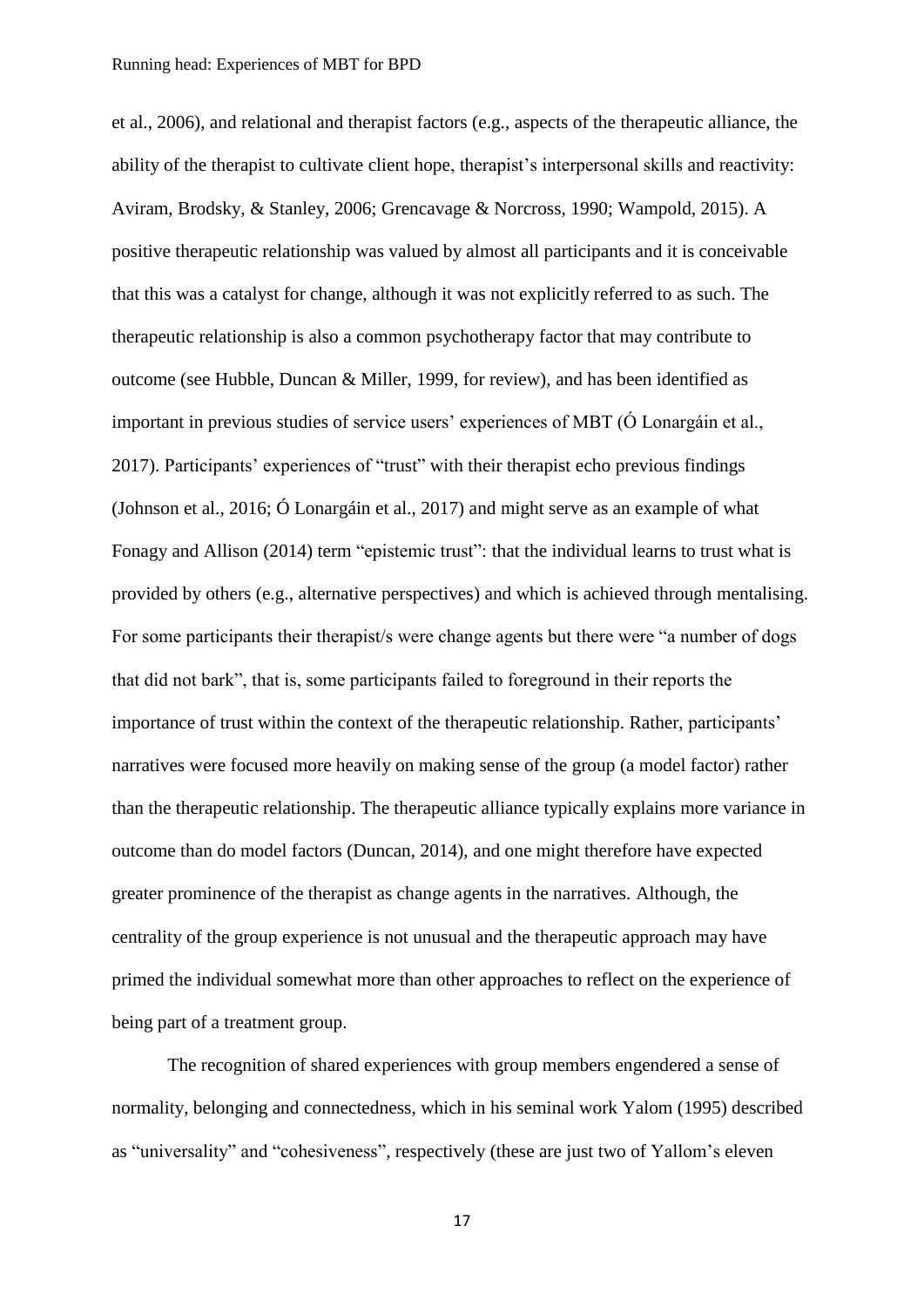therapeutic factors in group therapy that can affect outcome). Yet, because BPD is essentially a difficulty relating to others, it stands to reason that the groups are more challenging and perhaps tolerable whilst the individual therapy sessions provide a more containing experience.

The emotive and disruptive elements of the group could be interpreted in line with the 'anti-group' concept which challenges the utility of group therapy (Nitsun, 2000). Alternatively, and this is the view taken here, the group is a challenging but essential component to MBT that reflects the difficulties these individuals have in maintaining relationships with others. This combination of group with individual therapy is common to other effective treatments of BPD such as Dialectical Behaviour Therapy (Linehan, 1993).

Whilst the group component was a major theme and of great importance to participants in this study (the therapeutic relationship was one subtheme subsumed within the superordinate BPD diagnosis theme), the impact of the group was described in both positive and negative terms. Indeed, group therapy was a source of strain and was interpersonally and emotionally challenging, consistent with previous MBT studies (Dyson & Brown, 2016; Ó Lonargáin et al., 2017) and the wider literature (e.g., Hodgetts, Wright & Gough, 2007). Yet, the amorphous identity and heterogenous personality that typifies individuals with BPD was seemingly no longer problematic, as individuals instead identified with and found comfort in the shared experiences of their all-female group. Being in the group met a need for secure attachment to others, be it therapist or fellow group member, despite an apparent 'dance' between a sense of despair and normality. Fundamentally, the group was a practice ground where participants' problems could 'come to life' when with others in the group, thus allowing therapy to focus on the issues most salient to each other and to the group. The limited time for each group (or practice) session was perceived negatively by participants, but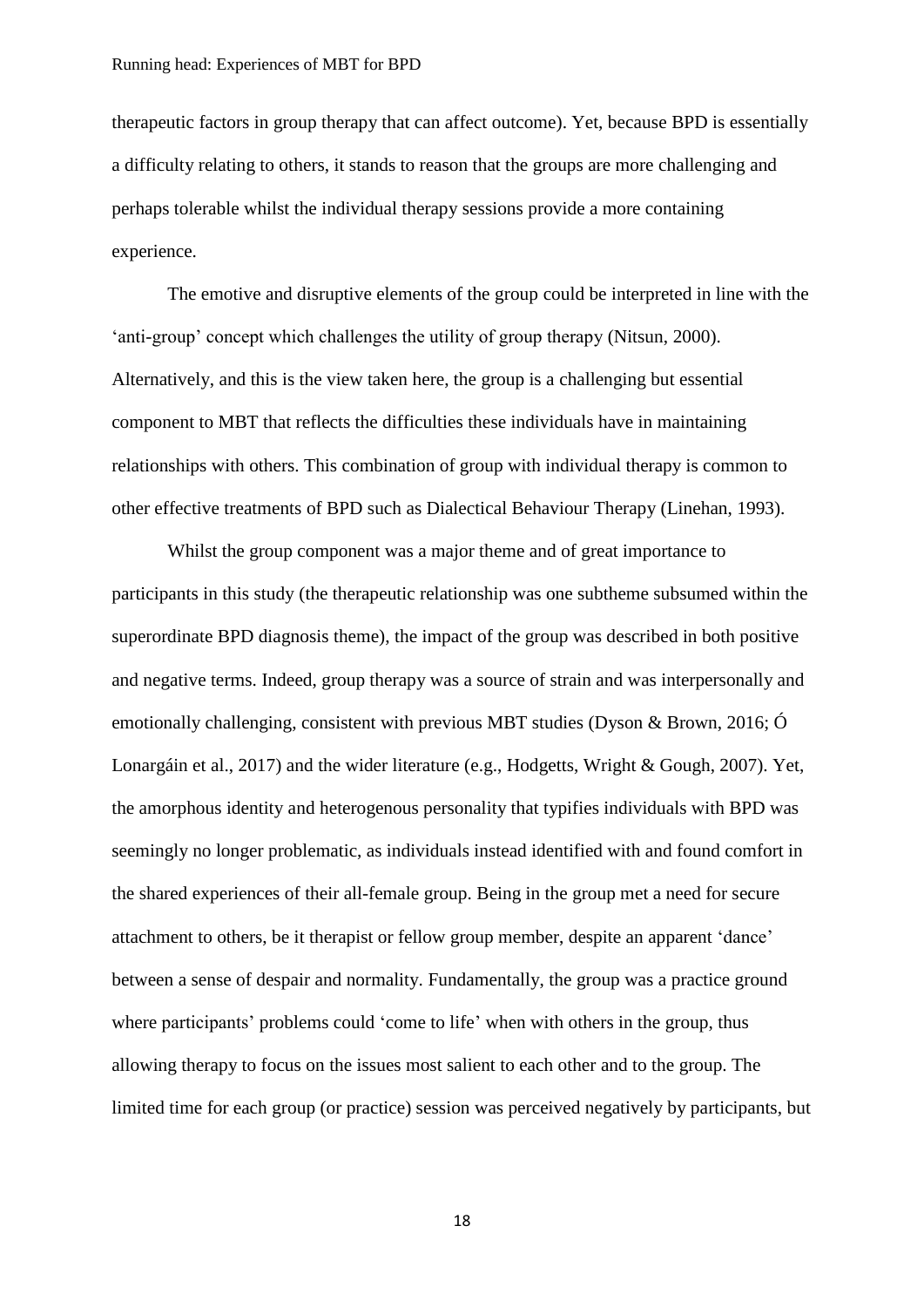there was no awareness that this was perhaps because they were forced to manage the feeling of being denied.

Experiences of diagnosis and the group encapsulate only specific aspects of the therapeutic journey. Journey signifies 'change' which was usually described as either a gradual process reflecting the passage of time after so long in therapy, or as fleeting individualised moments of change throughout the course of therapy ('lightbulb' moments). Randomised control trials with outcomes measures at multiple time points during therapy (e.g., Rossouw & Fongay, 2012) fail to capture the nuances of such experiences. Still, participants' collective experience of change was very much consistent with RCT results that have demonstrated the positive impact of MBT on mentalisation and BPD symptomology (e.g., Bateman & Fonagy, 1999, 2008; Rossouw & Fongay, 2012).

Participants experienced changes in other areas consonant with the theoretical principals of MBT, such as better emotion dysregulation, improved relationships, and greater impulse control. However, experiences of change also included less quantifiable dimensions. Consistent with previous research, the felt experience associated with BPD seemed somewhat impervious to change and for some individuals was still poor, even though impulsive behaviours such as self-harm and suicidal acts appeared to have reduced (Dyson & Brown, 2016). By all accounts these individuals had improved, and an RCT that operationalises success as reduced self-harm/suicidal acts would probably conclude the same. However, by failing to operationalise felt experience RCTs do not capture fully the extent nor nature of recovery that has been captured here.

The changes noted by participants clearly extended beyond the therapeutic setting. Indeed, improved skills and social connections were noted by many. Given though, the aims of MBT, one would have expected more explicit and elaborate discussions regarding changes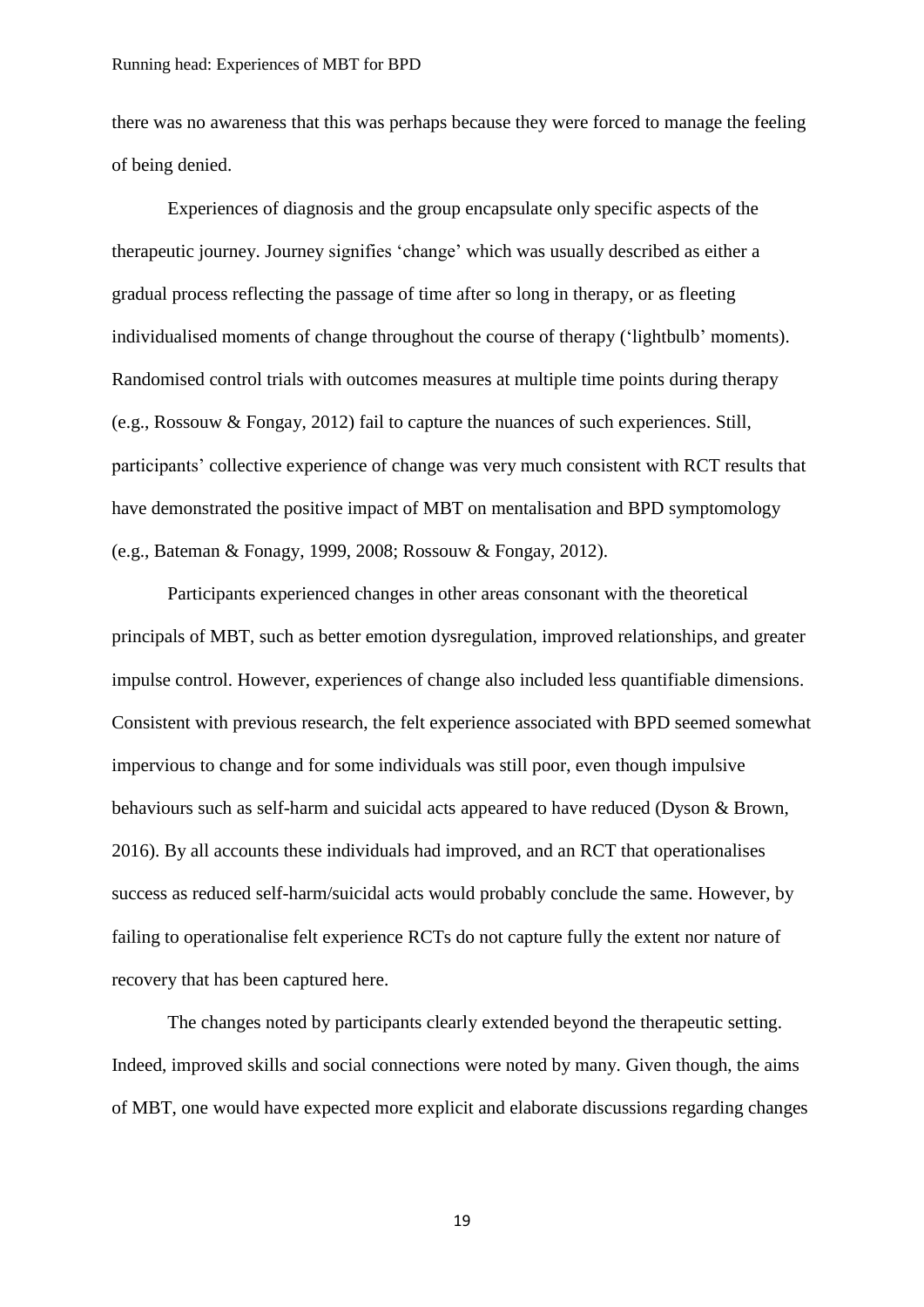(for better or worse) in the interpersonal relationships of the participants external to the therapy.

### **Clinical and Research Implications**

Each theme has clinical implications. First, service users' emerging *and* ongoing construction of their experience of diagnosis should be closely monitored and additional supportive strategies implemented where necessary. An open, sensitive, collaborative discussion of the diagnosis is a "…necessary and constructive…" initial phase in MBT (Bateman & Fonagy, 2006, p.39), but continued dialogue around service users' own meaning of diagnosis would help therapists identify whether strategies that engender hope and stimulate personal agency are necessary. Additional training for clinicians that improves their understanding of the social construction of the BPD diagnosis (i.e., the notion that we create realities through discourse) would be fruitful.

Second, we suggest the impact of joining MBT, especially the group, becomes a process for formal regular review. Once group therapy has started, monitoring of participants' emerging experience of the therapy in real time (i.e., to elicit the fears and negative feelings generated) might provide a helpful corrective to potential missteps to the process of offering this type of treatment. The journey through MBT is difficult, especially the group where clients' difficulties come to the fore for scrutiny, and such monitoring and discussions would help these negative feelings become contained. This finding highlights also the need for further qualitative exploration of how service users' experience the common factors within MBT.

Third, we recommend in-depth exploration during therapy of felt experiences (both positive and negative) which could to all intents and purposes relate to post-traumatic growth rather than distress (Slavin‐Spenny, Cohen, Oberleitner & Lumley, 2011). Change was expressed in an experiential way and expressed in service users' own terms rather than in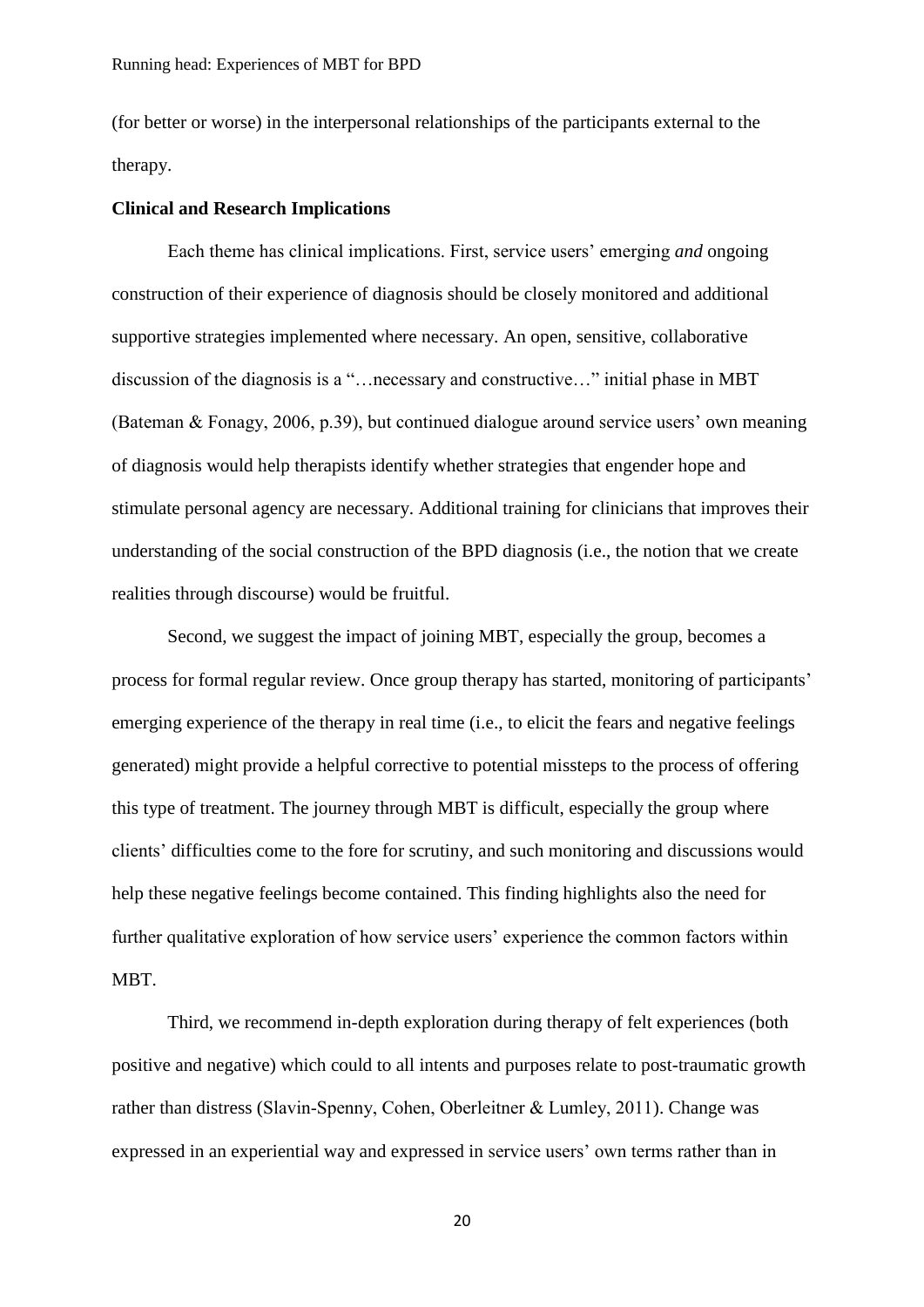relation to predefined categories and measures. The juxtaposition of good treatment outcomes resulting from RCTs and the remaining negative felt experience reported by service users in this study highlights also the importance of capturing client experience when assessing the effectiveness of treatments.

### **Limitations and Future Directions**

This study used a self-selected sample and it is possible that only those service users who had made some or even significant progress in therapy chose to participate. Indeed, one service user commented that "I wouldn't have come here today if I didn't think it'd had any effect on me but I feel so strongly about it…" (Katy, p.15). This small sample limits also the generalisability of the findings, and it is not clear if these experiences would be roughly equivalent in males given the all-female sample.

The retrospective nature of the interviews means also that potentially important information may not have been have been remembered or may have been distorted, particularly in those individuals who had completed MBT some time ago.

Finally, all participants could have made attributional errors, and service users may also not have had access to, nor been able to fully express nor articulate their traits, behaviours or experiences. Future research could address this by supplementing client experience with therapists' perspectives of the client experience and the impact of the therapy on their client, as these perceptions can differ considerably from clients' experiences (Elliot & James, 1989). Indeed, therapists can act as observers of client experience and draw on factors such as their training, client's backgrounds, and client's nonverbal cues to help shed light on client experiences (Elliot & James, 1989). Moreover, the perspective of the other individual within the therapeutic relationship (i.e., the therapist) is important on theoretical, empirical and practical grounds, and increased awareness of the therapists' part in the therapeutic encounter in this area could lead to recommendations which could improve how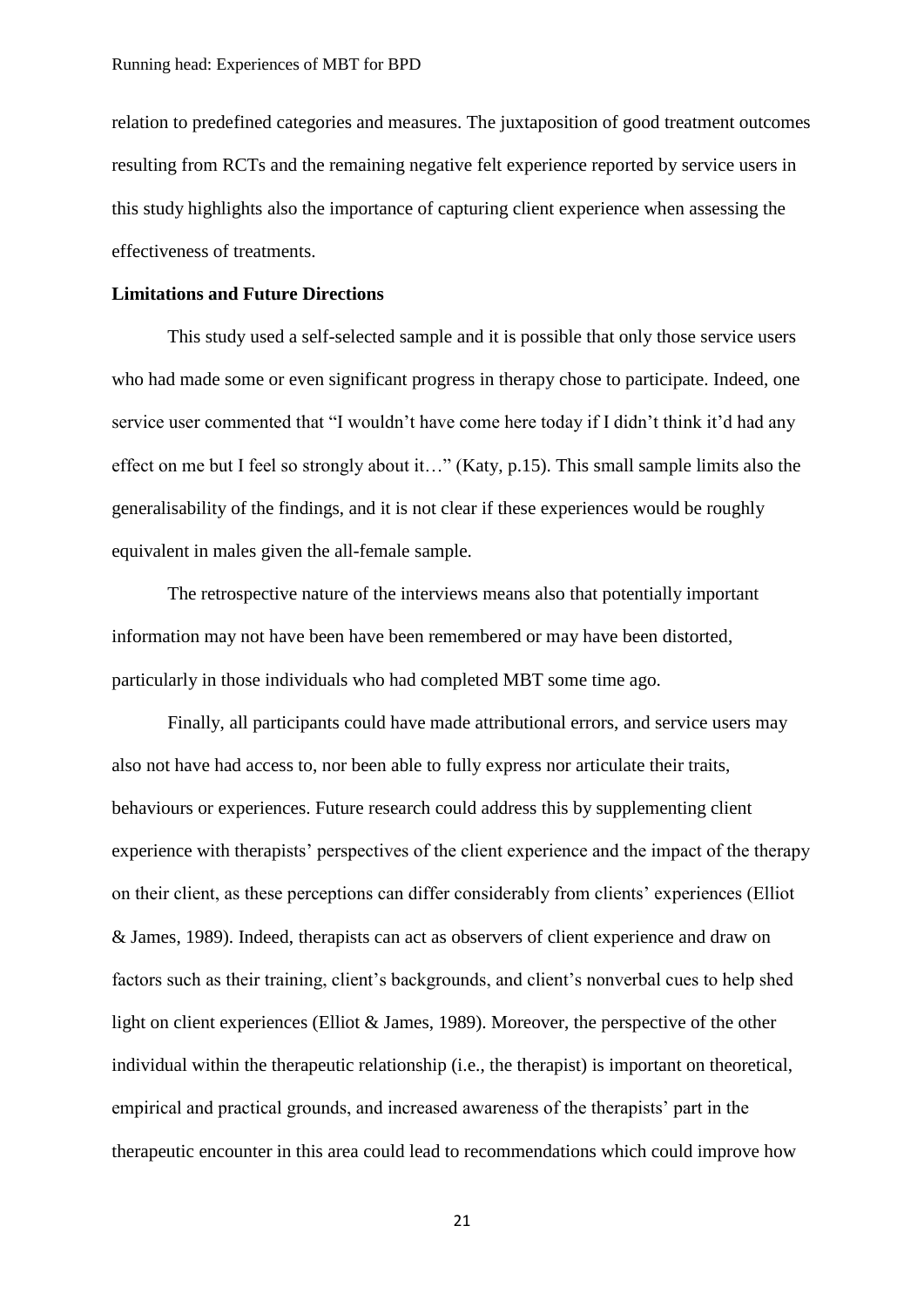MBT is delivered. Future research should focus specifically on the experiences of the therapist as well as the client to better understand and nature of change during MBT.

### **Conclusions**

Borderline Personality Disorder is a complex and troubling disorder for both service user and practitioner, with few interventions claiming any significant improvement in the quality of life of those who experience BPD. This phenomenological study considers one successful therapy, MBT, and provides valuable insight into the lived experience of having BPD whilst engaging in therapy. Participants' attempts to make sense of their diagnosis/symptoms, the utility and futility of the group, and the nature of change highlight the complexity and challenges of treating BPD via MBT. These three emergent themes: *being borderline, being in the group,* and *being on a journey* provide valuable insights which may facilitate the improvement of existing MBT programs.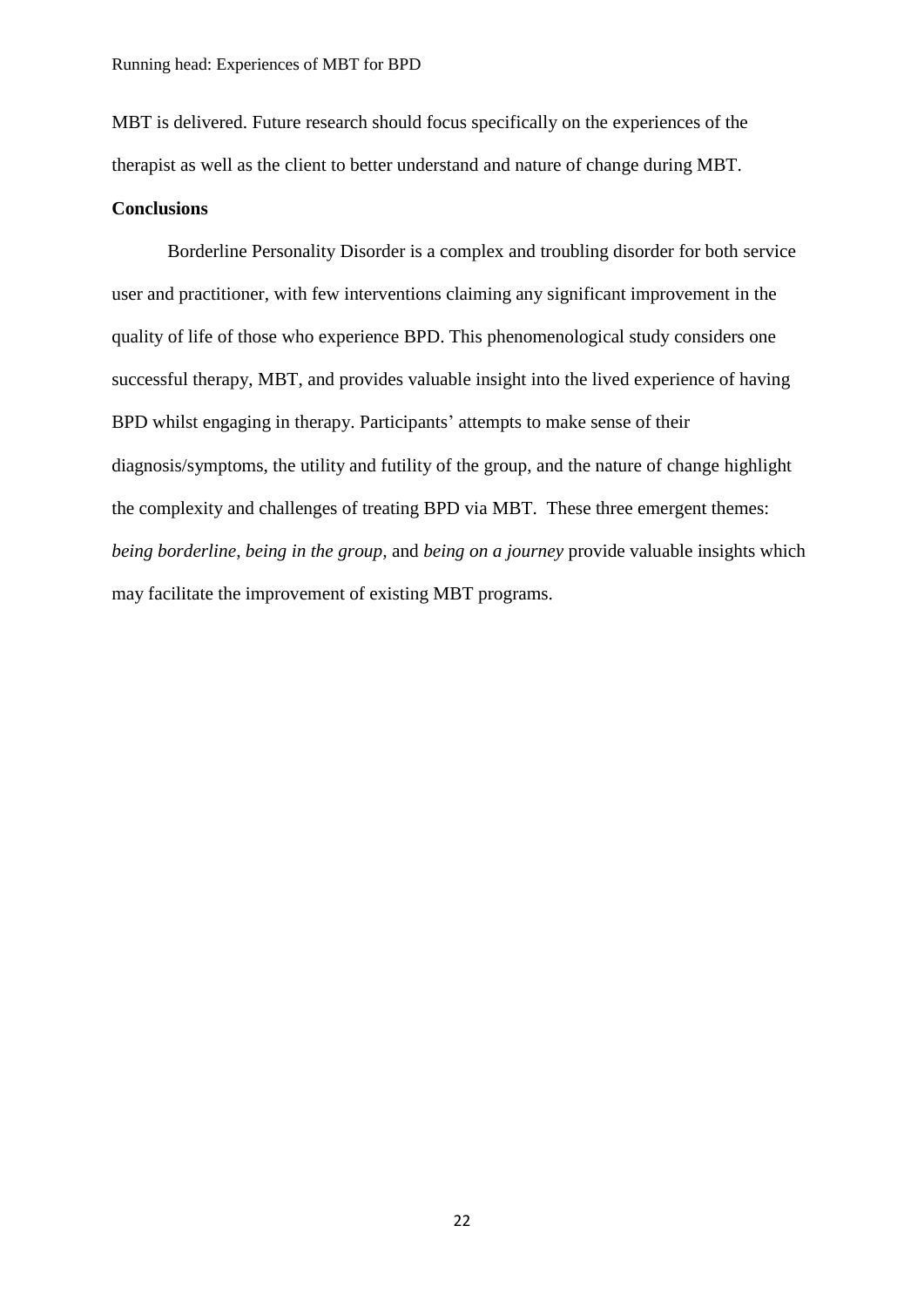### **References**

- Aviram, R. B., Brodsky, B. S., & Stanley, B. (2006). Borderline personality disorder, stigma, and treatment implications. *Harvard Review of Psychiatry, 14(5),* 249- 256, DOI: [10.1080/10673220600975121.](https://doi.org/10.1080/10673220600975121)
- Barone, L. (2003). Developmental protective and risk factors in borderline personality disorder: a study using the adult attachment interview. *Attachment & Human Development, 5(1)*, 64–77. doi: 10.1080/1461673031000078634.
- Bateman, A., & Fonagy, P. (1999). Effectiveness of partial hospitalization in the treatment of borderline personality disorder: a randomized controlled trial. *American Journal of Psychiatry, 156,* 1563–1569. [doi:10.1176/ajp.156.10.1563.](https://doi.org/10.1176/ajp.156.10.1563)
- Bateman, A., & Fonagy, P. (2001). Treatment of borderline personality disorder with psychoanalytically oriented partial hospitalization. *American Journal of Psychiatry, 158(1),* 36–42. doi:10.1176/appi.ajp.158.1.36.
- Bateman, A., & Fonagy, P (2003). The development of an attachment-based treatment programme for borderline personality disorder. *Bulletin of Menninger Clinic 67(3),* 187-211. doi[:10.1521/bumc.67.3.187.23439.](https://doi.org/10.1521/bumc.67.3.187.23439)
- Bateman, A., & Fonagy, P. (2006). Mentalisation-based treatment for borderline personality disorder: a practical guide. Oxford: Oxford University Press.
- Bateman, A., & Fonagy, P. (2008). 8-year follow-up of patients treated for borderline personality disorder: mentalisation-based treatment versus treatment as usual. *The American Journal of Psychiatry, 165(5),* 631–638. [doi:10.1176/appi.ajp.2007.07040636.](https://doi.org/10.1176/appi.ajp.2007.07040636)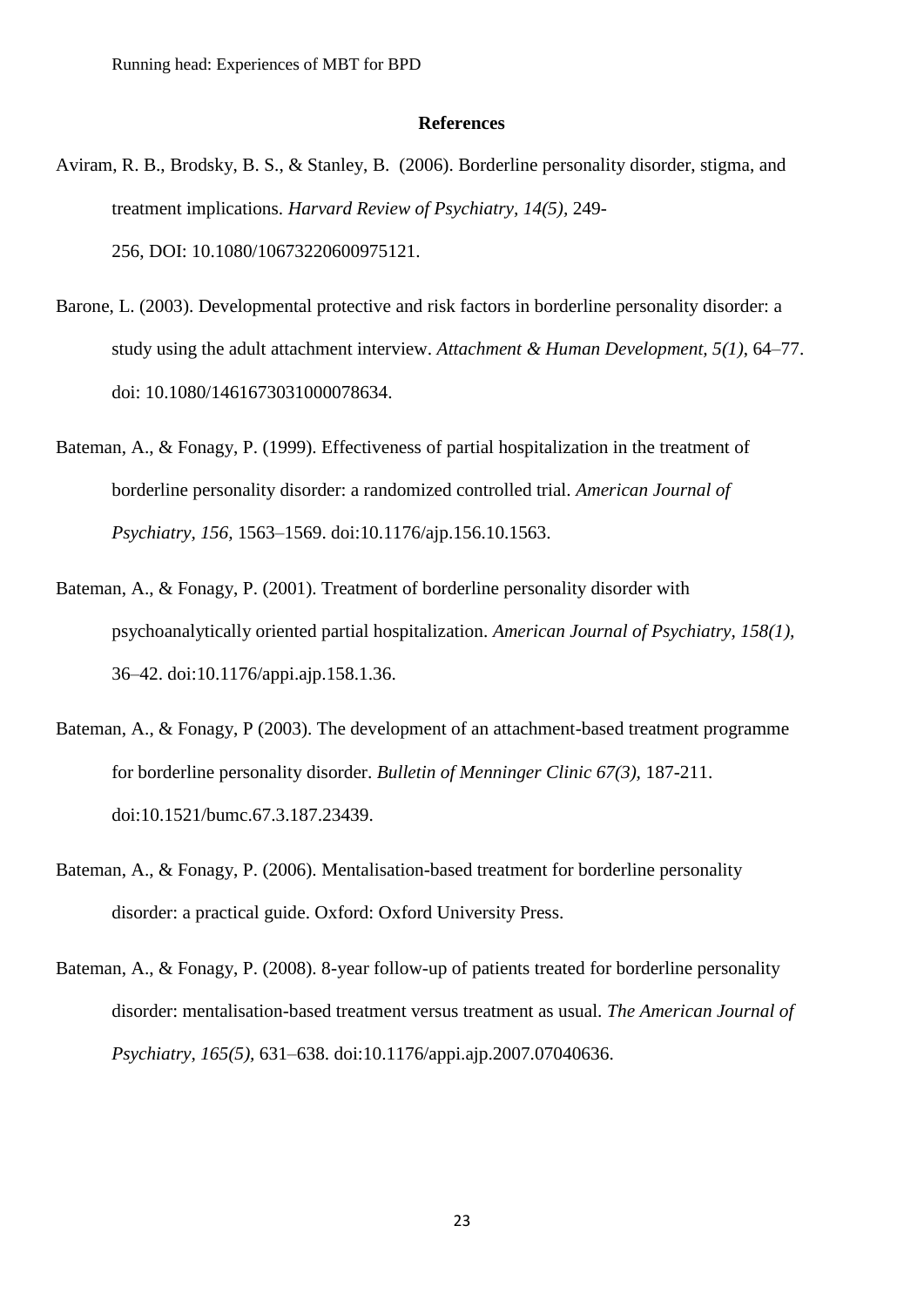- Bateman, A., & Fonagy, P. (2009). Randomized controlled trial of outpatient mentalisation-based treatment versus structured clinical management for borderline personality disorder. *American Journal of Psychiatry, 166(12),* 1355–1364. [doi:10.1176/appi.ajp.2009.09040539](https://doi.org/10.1176/appi.ajp.2009.09040539)
- Bohart, A. C. (2000). The client is the most important common factor: clients' self-healing capacities and psychotherapy. *Journal of Psychotherapy Integration, 10(2),* 127-149. doi:10.1023/A:1009444132104.
- Bloom, J. M., Woodward, E. N., Susmaras, T., & Pantalone, D. W. (2012). Use of dialectical behaviour therapy in inpatient treatment of borderline personality disorder: a systematic review. *Psychiatric Services (Washington, D.C.), 63(9),* 881–888. doi:10.1176/appi.ps.201100311.
- Connolly, M., & Strupp, H. (1996). Cluster analysis of patient reported psychotherapy outcomes. *Psychotherapy Research, 6(1),*30-42. doi: [10.1080/10503309612331331558.](https://doi.org/10.1080/10503309612331331558)
- Duncan, B. L., & Monyhan, D.W. (1994). Applying outcome research: Intentional utilization of the client's frame of reference. *Psychotherapy: Theory, Research, Practice, Training, 31*(*2),* 294- 301. [doi.org/10.1037/h0090215](http://psycnet.apa.org/doi/10.1037/h0090215)
- Dyson, H., & Brown, D. (2016). The experience of mentalisation-based treatment: An interpretative phenomenological study. *Issues in Mental Health Nursing, 37(8)*, 586-595, doi:10.3109/01612840.2016.1155246.
- Duncan, B. L. (2014). On becoming a better therapist: Evidence-based practice one client at a time (Second Edition). Washington DC: American Psychological Association.
- Elliot, R. (2010). Psychotherapy change process research: Realizing the promise. *Psychotherapy Research, 20 (2),* 123-135. doi: 10.1080/10503300903470743.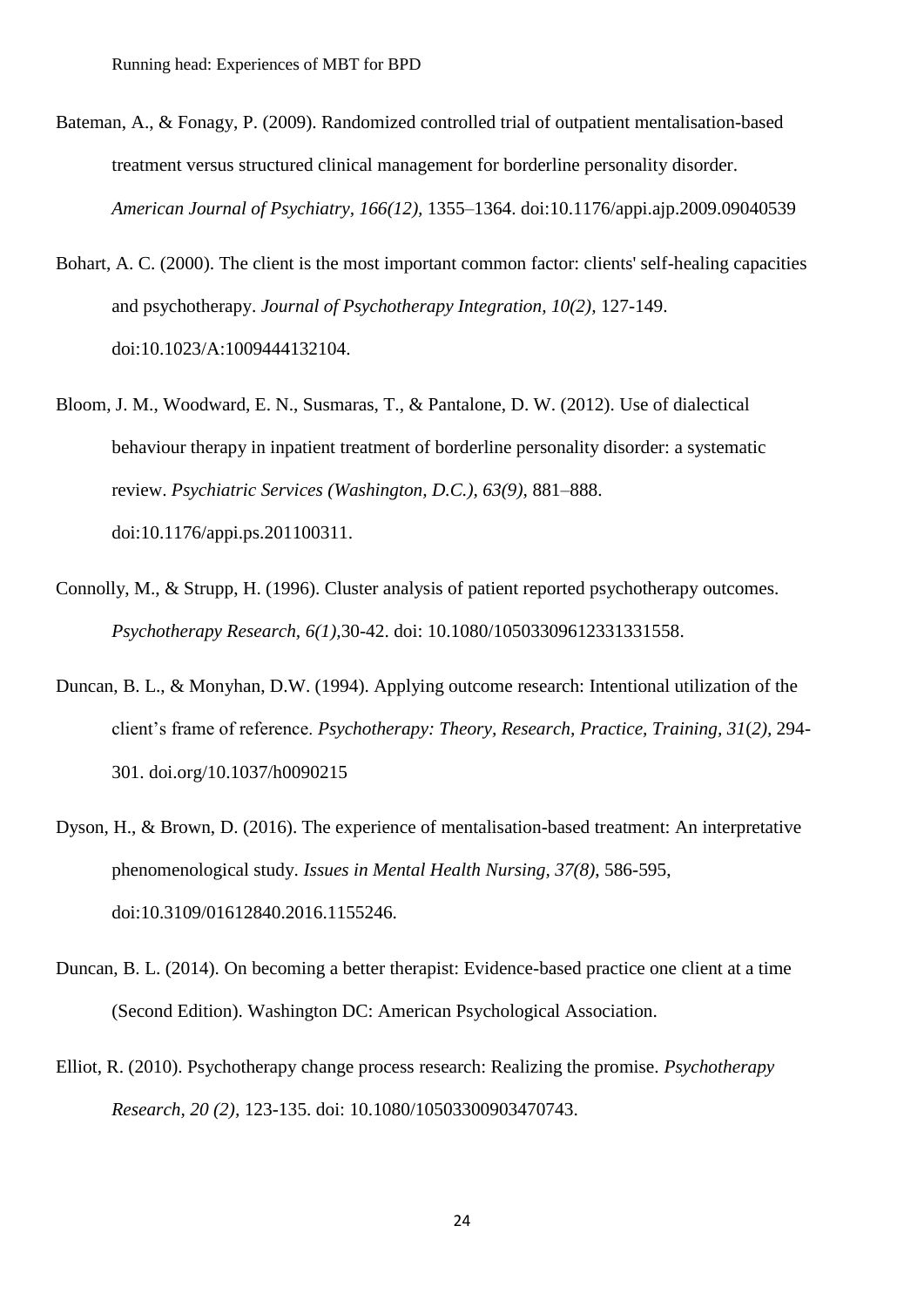- Elliot, R., & James, E (1989). Varieties of client experience in psychotherapy: An analysis of the literature. *Clinical Psychology Review, 9(4),* 443-467.
- Fonagy, P., & Allison, E. (2014). The role of mentalising and epistemic trust in the therapeutic relationship. *Psychotherapy, 51(3),* 372-380. Doi: 10.1037/a0036505.
- Fonagy, P. & Bateman, A. (2006). Mechanisms of change in mentalisation-based therapy of borderline personality disorder. *Journal of Clinical Psychology, 62*, 411-430.
- Grencavage, L. M., & Norcross, J. C. (1990). Where are the commonalities among the therapeutic common factors? *Professional Psychology: Research and Practice, 121(5),* 372-378. doi: 10.1037/0735-7028.21.5.372.
- Hodgetts, A., Wright, J., & Gough, A. Clients with borderline personality disorder: Exploring their experiences of dialectical behaviour therapy. *Counselling and Psychotherapy Research, 7(3),* 172-177. doi[:10.1080/14733140701575036](https://doi.org/10.1080/14733140701575036)
- Horn, N., Johnstone, L., & Brooke, S. (2007). Some service user perspectives on the diagnosis of borderline personality disorder. *Journal of Mental Health, 16(2)*, 255-269. [doi:10.1080/09638230601056371.](https://doi.org/10.1080/09638230601056371)
- Hubble, M., Duncan, B., & Miller, S. (Eds.). (1999). The heart and soul of change. Washington: American Psychological Association Press.
- Johnson, E.L., Mutti, M-F., Springham, S., & Xenophontes, I. (2016). Mentalising after mentalisation based treatment. *Mental Health and Social Inclusion, 20(1),* 44-51. doi: 10.1108/MHSI-11-2015-0042.
- Linehan, M. M. (1993). Cognitive behavioural treatment of borderline personality disorder. New York: Guilford Press.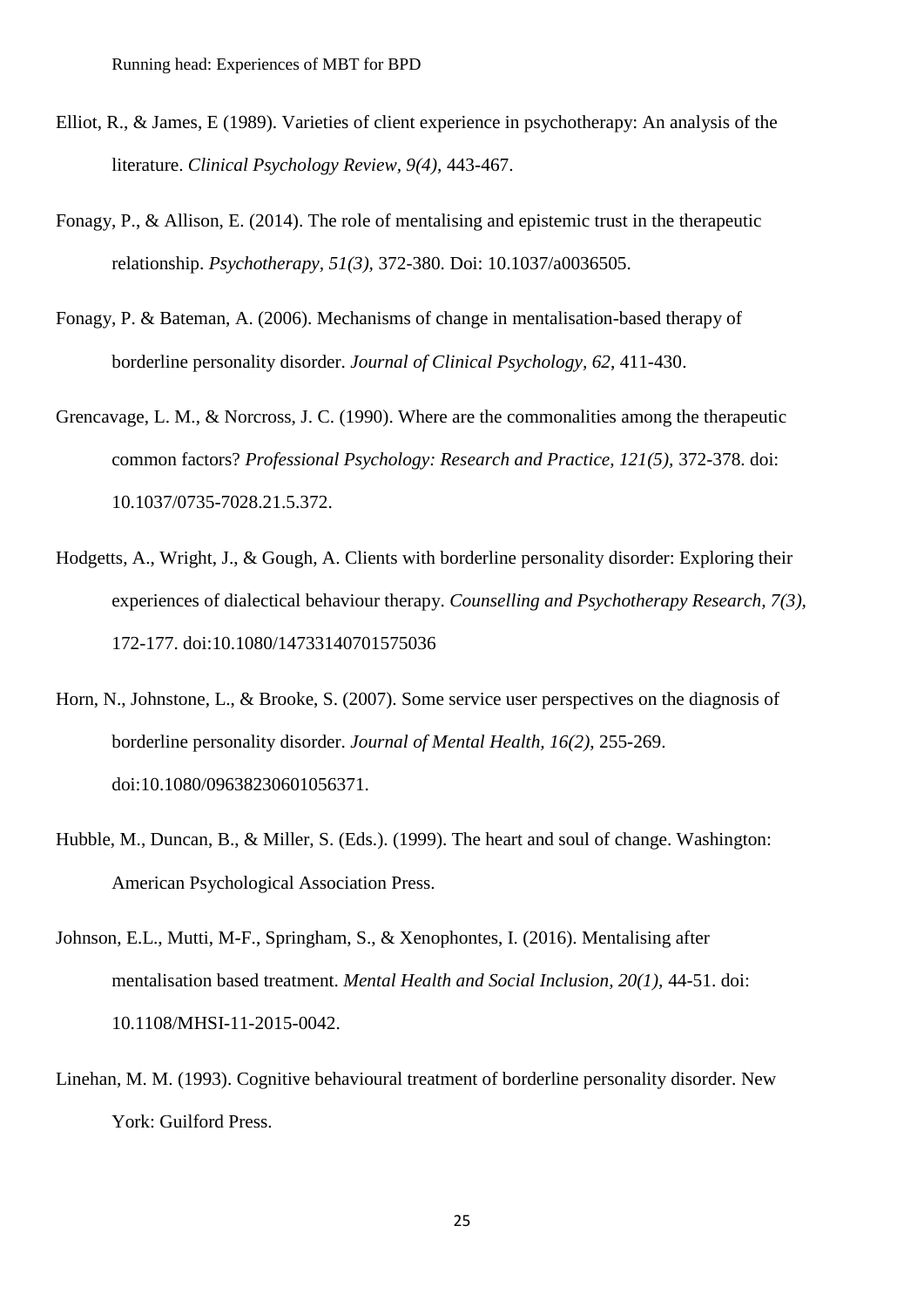- Nilsson, T., Svensson, M., Sandell, R., & Clinton, D. (2007). Patients' experiences of change in cognitive behavioral therapy and psychodynamic therapy: a qualitative comparative study. *Psychotherapy Research, 17(5),* 553-566. Doi: 10.1080/10503300601139988
- Nitsun, M. (2000). The future of the group. *International Journal of Group Psychotherapy, 504),* 455-472. Doi:10.1080/00207284.2000.11491024.
- Ó Lonargáin, D., Hodge, S. & Line, R. (2017). Service user experiences of mentalisation-based treatment for borderline personality disorder. *Mental Health Review Journal, 22(1),* 16-27. doi:10.1108/MHRJ-04-2016-0008.
- Orlinsky, D. E., Ronnestad, M. H., & Willutzki, U. (2004). Fifty years of psychotherapy processoutcome research: Continuity and change. In M. J. Lambert (Ed.). Bergin and Garfield's Handbook of Psychotherapy and Behavior Change (5th ed., pp. 307-390). New York: Wiley.
- Rossouw, T., & Fonagy, P. (2012). Mentalisation-based treatment for self-harm in adolescents: A randomized controlled trial. *Journal of the American Academy of Child and Adolescent Psychiatry, 51(12)*, 1304–1313.e3. [doi:10.1016/j.jaac.2012.09.018.](https://doi.org/10.1016/j.jaac.2012.09.018)
- Rüsch, N., Hölzer, A., Hermann, C., Schramm, E., Jacob, G., Bohus, M., Lieb, K., & Corrigan, P. (2006). Self-stigma in women with borderline personality disorder and women with social phobia. *The Journal of Nervous and Mental Disease, 194(10)*[, 766-773.](https://journals.lww.com/jonmd/toc/2006/10000) doi: 10.1097/01.nmd.0000239898.48701.dc.
- Shaw, R. (2001). Why use interpretative phenomenological analysis in health psychology? *Health Psychology Update, 10(4)*, 48-52.
- Slavin‐Spenny, O. M., Cohen, J. L., Oberleitner, L. M., & Lumley, M. A. (2011). [The effects of](https://librarysearch.uclan.ac.uk/discovery/fulldisplay?docid=wj10.1002/jclp.20750&context=PC&vid=44UOCL_INST:44UOCL_V1&lang=en&search_scope=MyInst_and_CI&adaptor=Primo%20Central&tab=Everything&query=any,contains,post%20traumatic%20growth&sortby=rank&offset=0)  different methods of emotional disclosure: differentiating post-traumatic growth from stress symptoms. *[Journal of Clinical Psychology, 67\(10\),](https://librarysearch.uclan.ac.uk/discovery/fulldisplay?docid=wj10.1002/jclp.20750&context=PC&vid=44UOCL_INST:44UOCL_V1&lang=en&search_scope=MyInst_and_CI&adaptor=Primo%20Central&tab=Everything&query=any,contains,post%20traumatic%20growth&sortby=rank&offset=0)* 993-1007. doi: 10.1002/jclp.20750.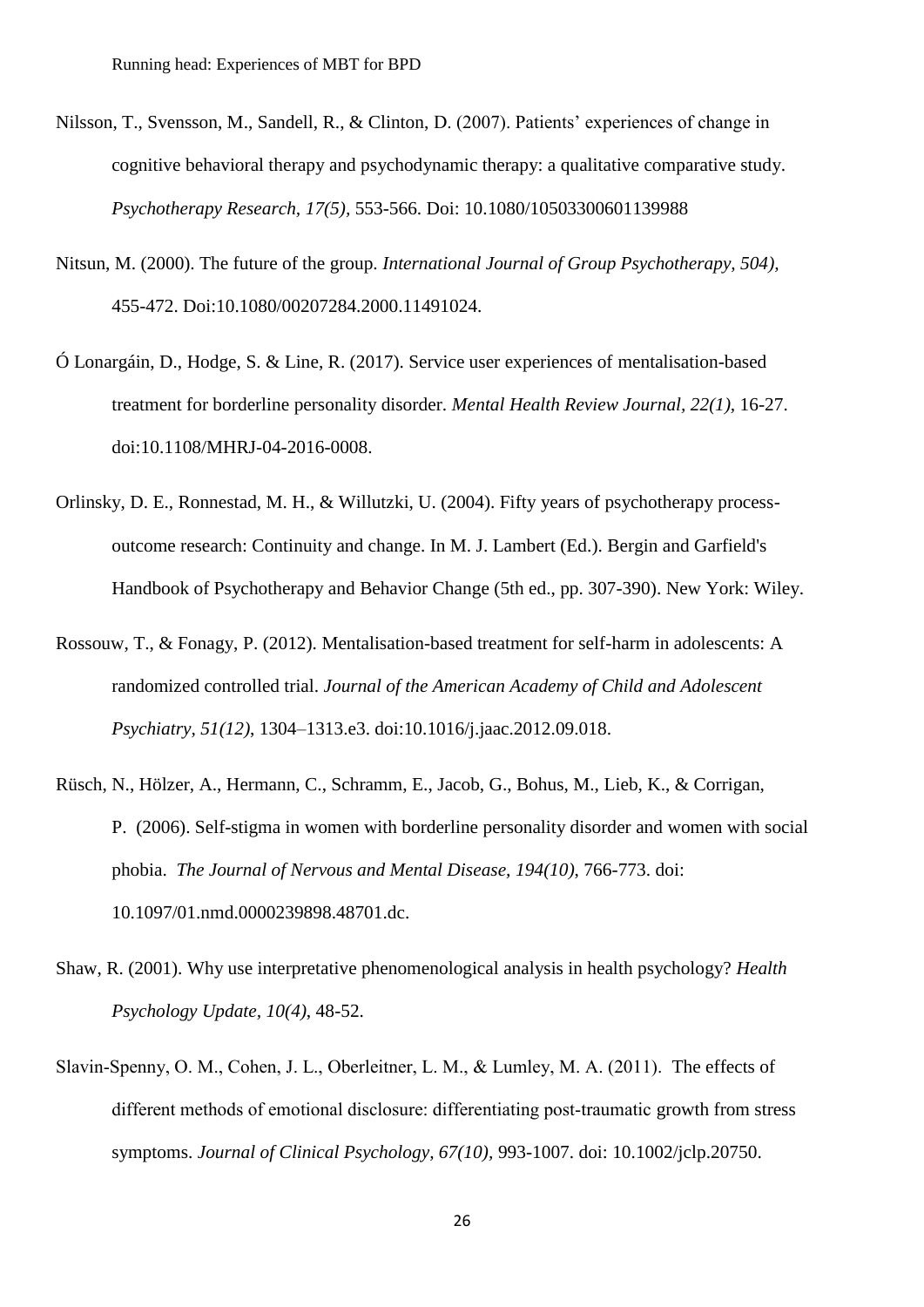- Smith, J., Flowers, P., & Larkin, M. (2009). Interpretative phenomenological analysis: Theory, method and research. Sage: London.
- Vater, A., Schroder-Abe, A., Weißgerber, S., Roepke., S., & Schütz, A. (2015). Self-concept structure and borderline personality disorder: evidence for negative compartmentalisation, Journal of Behavior Therapy and Experimental Psychiatry, 46, 50-58. doi: 10.1016/j.jbtep.2014.08.003.
- Vogt, K. S., & Norman, P. (2018). Is mentalisation-based therapy effective in treating the symptoms of borderline personality disorder? A systematic review. *Psychology and Psychotherapy: Theory, Research and Practice.* doi: 10.1111/papt.12194
- Walker, M.T. (2006). The social construction of mental illness and its implications for the recovery model. *International Journal of Psychosocial Rehabilitation, 10(1), 71-87.*
- Wampold, B. E. (2015). How important are the common factors in psychotherapy? An update. *World Psychiatry 14(3),* 270-277. doi: 10.1002/wps.20238.
- Yalom, I. D. (1995). The theory and practice of group psychotherapy (4th ed.). New York: Basic Books.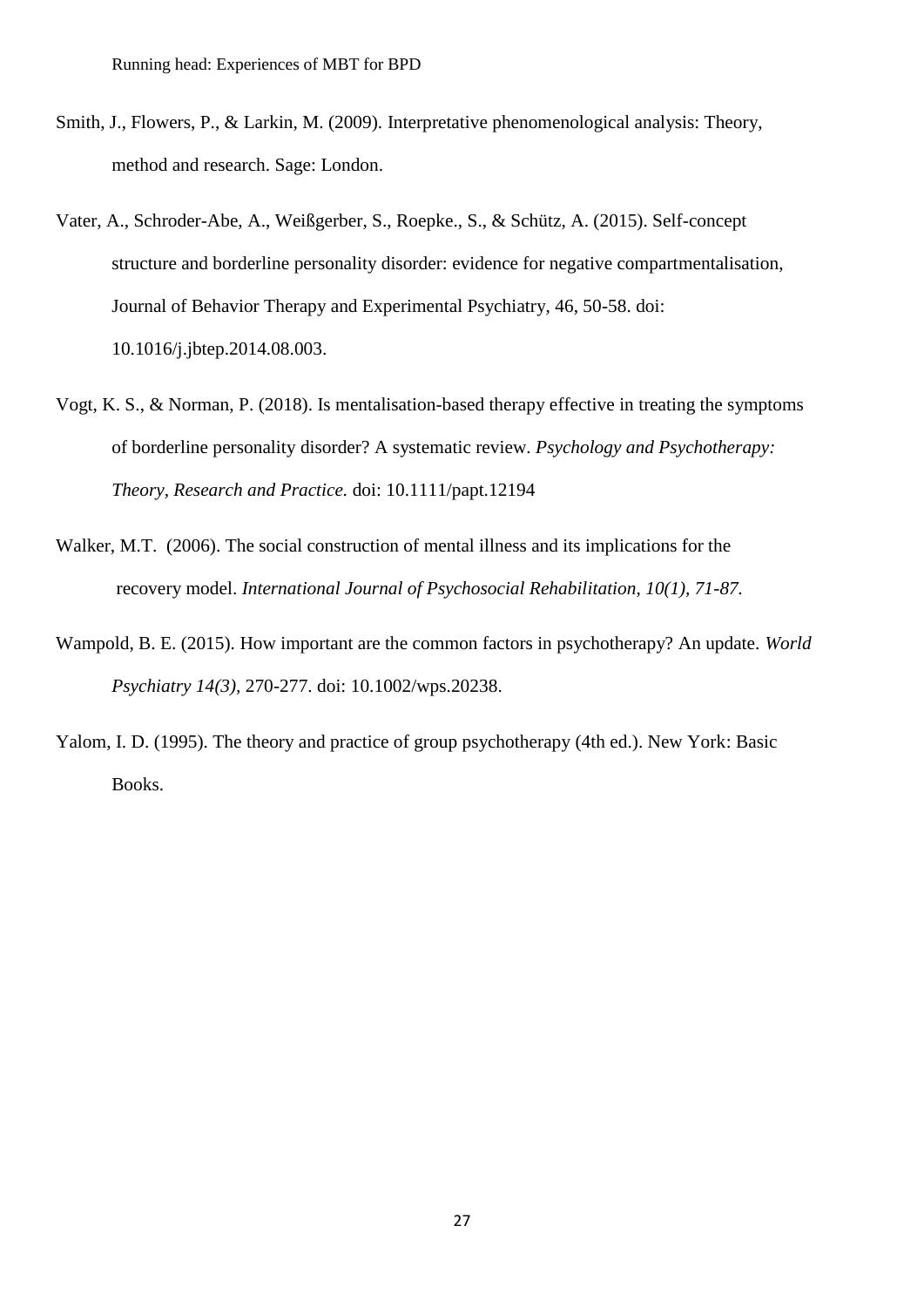Table 1

# *Demographic Features of Service Users*

| Pseudonym | Age         | <b>Sex</b>                | <b>Years in Mental</b> | Length of time attending | Time since completed       |
|-----------|-------------|---------------------------|------------------------|--------------------------|----------------------------|
|           |             |                           | <b>Health Service</b>  | <b>MBT</b> (in months)   | <b>MBT</b> (if applicable) |
|           |             |                           |                        |                          |                            |
| Katy      | 44          | $\overline{F}$            | $\overline{3}$         | $18\,$                   | 6 weeks                    |
| Charlotte | 25          | ${\bf F}$                 | $8\,$                  | $11\,$                   |                            |
| Sally     | 64          | ${\bf F}$                 | 38                     | $18\,$                   | 9 months                   |
| Jenny     | 22          | $\boldsymbol{\mathrm{F}}$ | 6                      | 12                       | 2 months                   |
| Carol     | $\sqrt{48}$ | ${\bf F}$                 | 21                     | 16                       |                            |
| Belinda   | 55          | ${\bf F}$                 | 24                     | $10\,$                   | $\overline{\phantom{a}}$   |
| Amy       | $27\,$      | ${\bf F}$                 | 12                     | $11\,$                   |                            |
| Lucy      | 48          | ${\bf F}$                 | 24                     | 12                       | 3 weeks                    |
|           |             |                           |                        |                          |                            |